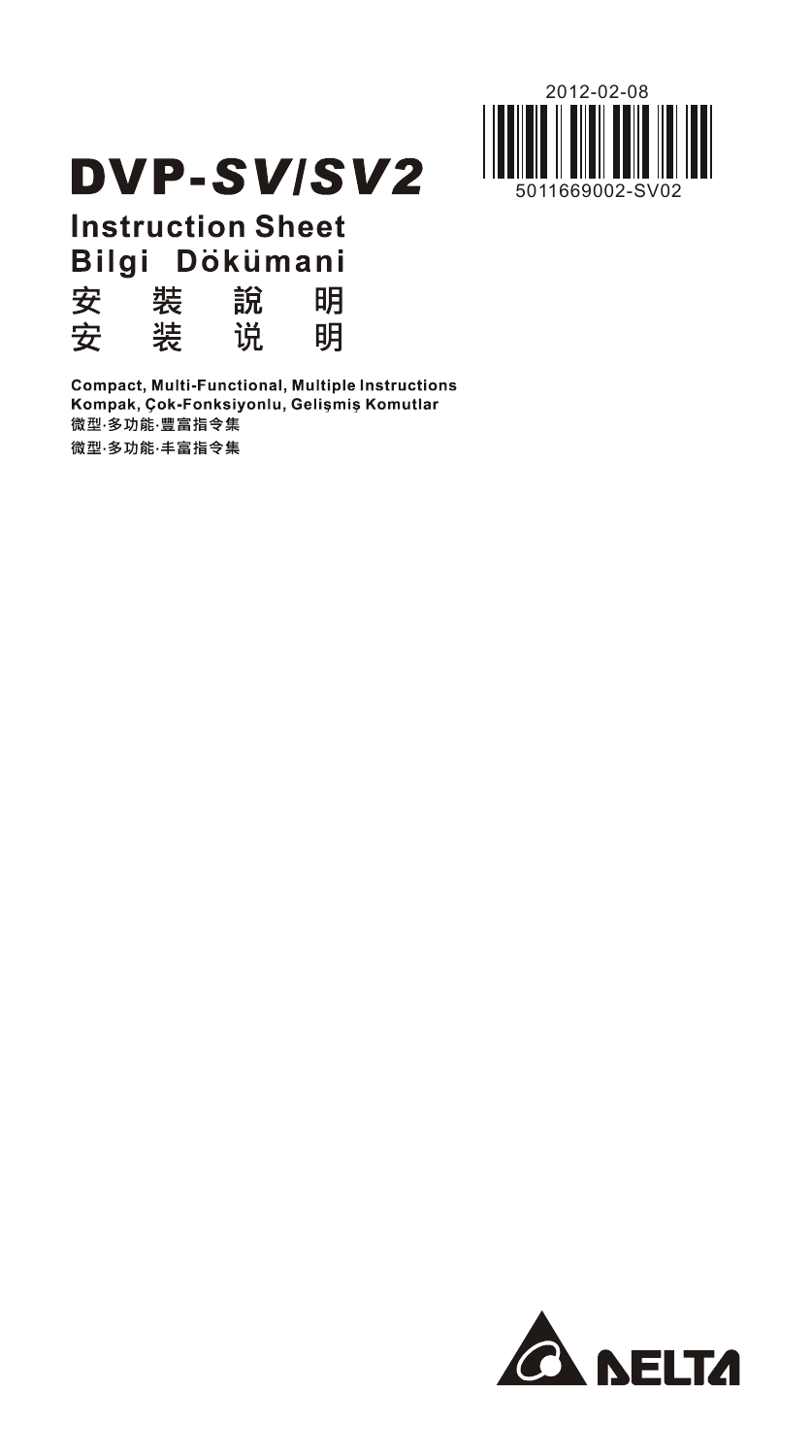Thank you for choosing Delta DVP-SV $^{#1}/$ DVP-SV $2^{#1}$ . The SV/SV2 is a 28-point (16 input + 12 output) PLC MPU, offering various instructions and with 16k(SV)/30k(SV2) steps program memory, able to connect to all Slim type series extension models, including digital I/O (max. 512 points), analog modules (for A/D, D/A conversion and temperature measurement) and all kinds of high-speed extension modules. 4 groups of high-speed (200kHz) pulse output and 2 two-axis interpolation instructions satisfy all kinds of applications. DVP-SV/SV2 is small in size and easy to install.

Note #1: DVP28SV11R/T is represented by SV, and DVP28SV11R2/T2 is represented by SV2.

- $\chi$  This instruction sheet only provides introductory information on electrical specifications, general specifications, installation and wiring. For detalied infromation on programming and intructions, please refer to *"DVP-PLC Application Manual: Programming"*. For information about optional peripherals, please see individual product instuction sheet or *"DVP-PLC Application Manual: Special Modules"*.
- $\chi$  This is an OPEN-TYPE device and therefore should be installed in an enclosure free of airborne dust, humidity, electric shock and vibration. The enclosure should prevent non-maintenance staff from operating the device (e.g. key or specific tools are required to open the enclosure) in case danger and damage on the device may occur.
- $\times$  DO NOT connect input AC power supply to any of the I/O terminals; otherwise serious damage may occur. Check all the wiring again before switching on the power. Make sure the groud terminal  $\bigoplus$  is correctly grounded in order to prevent electromagnetic interference. DO NOT touch any internal when the power is switched off.



**Electrical Specifications**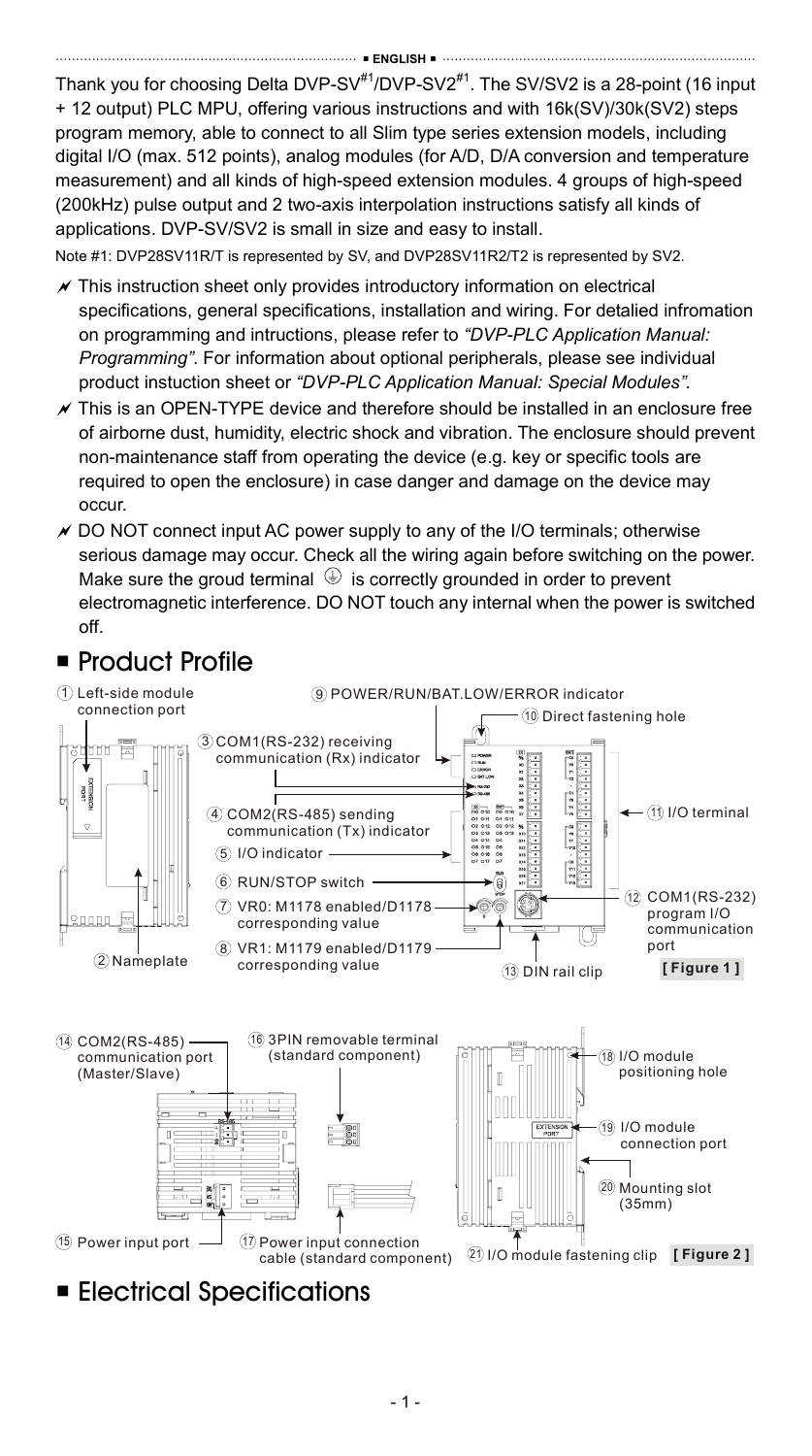| Model<br>Item                 | DVP28SV11R                                                                                                                                                                                                                                                                           | <b>DVP28SV11R2</b>                                            | DVP28SV11T | <b>DVP28SV11T2</b> |  |
|-------------------------------|--------------------------------------------------------------------------------------------------------------------------------------------------------------------------------------------------------------------------------------------------------------------------------------|---------------------------------------------------------------|------------|--------------------|--|
| Power supply<br>voltage       | polarity of DC input power)                                                                                                                                                                                                                                                          | 24VDC (-15% ~ 20%) (with counter-connection protection on the |            |                    |  |
| Inrush current                | Max. 2.2A@24VDC                                                                                                                                                                                                                                                                      |                                                               |            |                    |  |
| Fuse capacity                 | 2.5A/30VDC, Polyswitch                                                                                                                                                                                                                                                               |                                                               |            |                    |  |
| Power consumption             | 6W                                                                                                                                                                                                                                                                                   |                                                               |            |                    |  |
| Insulation resistance         |                                                                                                                                                                                                                                                                                      | > 5MΩ (all I/O point-to-ground: 500VDC)                       |            |                    |  |
| Noise immunity                | ESD (IEC 61131-2, IEC 61000-4-2): 8kV Air Discharge<br>EFT (IEC 61131-2, IEC 61000-4-4): Power Line: 2kV, Digital I/O: 1kV,<br>Analog & Communication I/O: 1kV<br>Damped-Oscillatory Wave: Power Line: 1kV, Digital I/O: 1kV<br>RS (IEC 61131-2, IEC 61000-4-3): 26MHz ~ 1GHz, 10V/m |                                                               |            |                    |  |
| Grounding                     | The diameter of grounding wire shall not be less than that of the wiring<br>terminal of the power. (When PLCs are in use at the same time, please<br>make sure every PLC is properly grounded.)                                                                                      |                                                               |            |                    |  |
| Operation / storage           | Operation: 0°C ~ 55°C (temperature); 50 ~ 95% (humidity);<br>pollution degree 2<br>Storage: -25°C ~ 70°C (temperature): $5 \sim 95\%$ (humidity)                                                                                                                                     |                                                               |            |                    |  |
| Agency approvals              | <b>UL508</b><br>European community EMC Directive 89/336/EEC and Low Voltage<br>Directive 73/23/EEC                                                                                                                                                                                   |                                                               |            |                    |  |
| Vibration / shock<br>immunity | International standards: IEC61131-2, IEC 68-2-6 (TEST<br>Fc)/IEC61131-2 & IEC 68-2-27 (TEST Ea)                                                                                                                                                                                      |                                                               |            |                    |  |
| Weight (g)                    | 260                                                                                                                                                                                                                                                                                  | 260                                                           | 240        | 240                |  |

| <b>Input Point</b>               |                                                             |                       |                                |                               |  |  |  |
|----------------------------------|-------------------------------------------------------------|-----------------------|--------------------------------|-------------------------------|--|--|--|
|                                  | Spec.                                                       |                       | 24VDC single common port input |                               |  |  |  |
| <b>Items</b>                     |                                                             | 200kHz                | $20$ kHz                       | 10kHz                         |  |  |  |
| Input No.                        |                                                             | <b>X0, X1, X4, X5</b> | X10, X11, X14, X15             | X6, X7, X12, X13.<br>X16, X17 |  |  |  |
|                                  | 24VDC, 5mA<br>Input voltage $(\pm 10\%)$                    |                       |                                |                               |  |  |  |
| Input impedance                  |                                                             | 4.7kO                 | 3.3kO                          |                               |  |  |  |
| <b>Action level</b>              | $Off \rightarrow On$                                        | $>$ 4mA (16.5V)       | > 6mA(18.5V)                   | $>$ 4mA (16.5V)               |  |  |  |
|                                  | $On \rightarrow \bigcirc ff$                                | < 1.5mA(8V)           | < 2.2mA(8V)                    | < 1.5mA(8V)                   |  |  |  |
| $Off \rightarrow On$<br>Response |                                                             | < 150ns               | $<$ 3.5 $\mu$ s                | < 8 <sub>µS</sub>             |  |  |  |
| time                             | $On \rightarrow \bigcirc ff$                                | $<$ 3us               | < 20 <sub>us</sub>             | < 60 <sub>us</sub>            |  |  |  |
| Filter time                      | Adjustable within 10 ~ 60ms by D1020, D1021 (Default: 10ms) |                       |                                |                               |  |  |  |

| <b>Output Point</b>   |                                           |                               |                                                                                                                  |            |                             |  |
|-----------------------|-------------------------------------------|-------------------------------|------------------------------------------------------------------------------------------------------------------|------------|-----------------------------|--|
| Spec.<br><b>Items</b> |                                           | Relay                         | Transistor                                                                                                       |            |                             |  |
|                       |                                           |                               | High-speed                                                                                                       | Low-speed  |                             |  |
| Output No.            |                                           | $Y0 \sim Y7$ , $Y10 \sim Y13$ | Y5, Y7, Y10<br>$Y0 - Y4, Y6$<br>$~\sim$ Y <sub>13</sub>                                                          |            | $Y14 - Y17$ ,<br>$Y20 - 11$ |  |
| Max. frequency        |                                           | 1H <sub>Z</sub>               | 200kHz<br>10kHz                                                                                                  |            | 1kHz                        |  |
| Working voltage       |                                           | 250VAC, < 30VDC               | 30VDC                                                                                                            |            |                             |  |
| Max. load             | 1.5A/1 point (5A/COM)<br><b>Resistive</b> |                               | 0.3A/1 point @ 40°C; When the output of<br>Y0, Y1, Y10 and Y11 is high-speed pulse,<br>Y0.Y1. Y10 and Y11 = 30mA |            |                             |  |
| Max. load             | Inductive                                 | #2                            |                                                                                                                  | 9W (30VDC) |                             |  |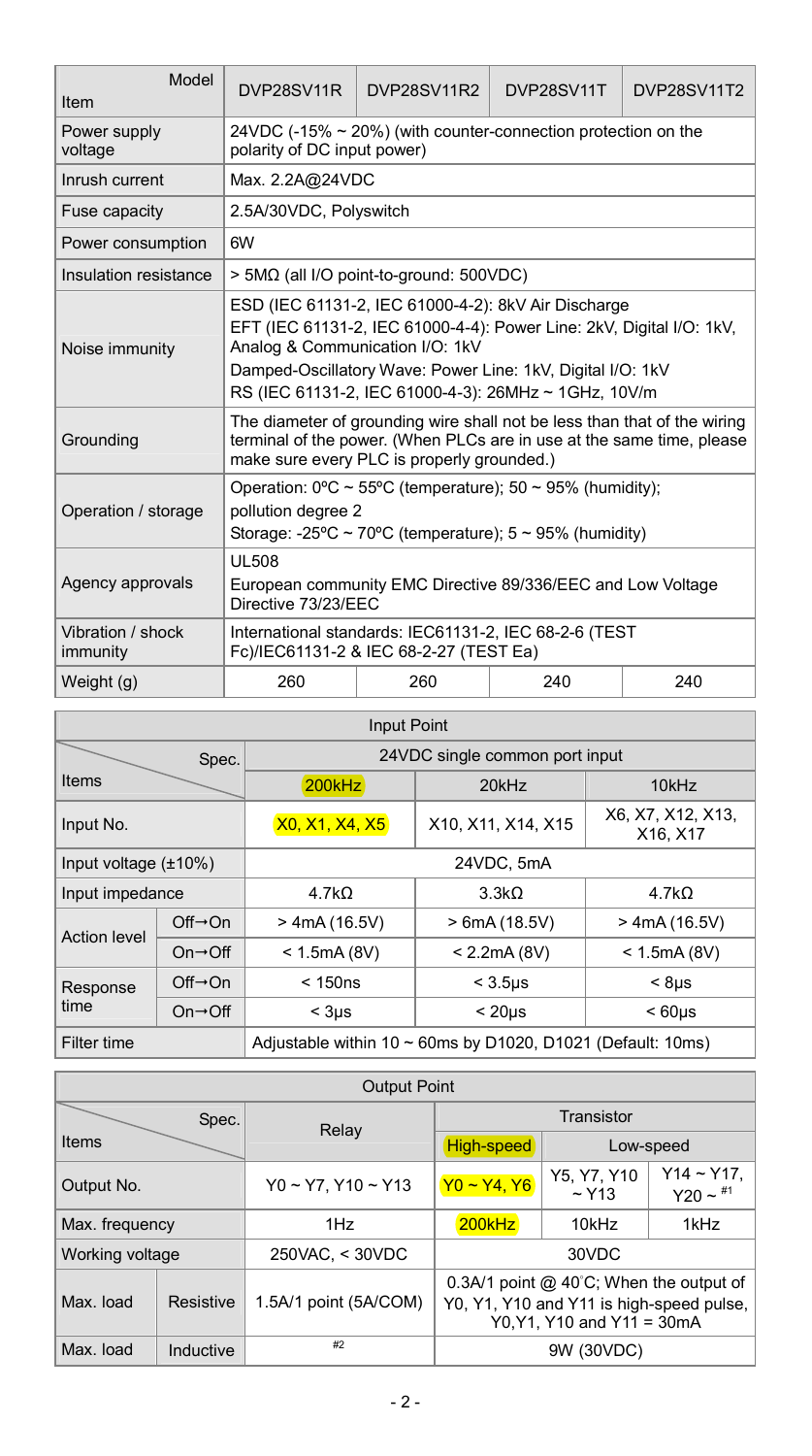| <b>Output Point</b> |                              |              |                   |         |                 |  |
|---------------------|------------------------------|--------------|-------------------|---------|-----------------|--|
| Spec.<br>Items      |                              | Relay        | Transistor        |         |                 |  |
|                     |                              |              | High-speed        |         | Low-speed       |  |
|                     | Lamp                         | 20WDC/100WAC | 1.5W (30VDC)      |         |                 |  |
| Response            | $Off \rightarrow On$         | Approx. 10ms | 0.2 <sub>us</sub> | 20us    | $<$ 100 $\mu$ s |  |
| time                | $On \rightarrow \bigcirc ff$ |              | $0.2µ$ s          | $30µ$ s | $<$ 100 $\mu$ s |  |

#1: Please refer to "I/O Terminal Layout" for the max. X/Y No. on each model.

#### #2: Life curves



### ■ I/O Configuration

| Model<br>Power            |       | Input |                 | Output |            | I/O configuration                                                                                                                                                                                                  |                                                                                                                                                                                                                                                                           |
|---------------------------|-------|-------|-----------------|--------|------------|--------------------------------------------------------------------------------------------------------------------------------------------------------------------------------------------------------------------|---------------------------------------------------------------------------------------------------------------------------------------------------------------------------------------------------------------------------------------------------------------------------|
|                           |       | Point | Type            | Point  | Type       | Relay                                                                                                                                                                                                              | Transistor                                                                                                                                                                                                                                                                |
| DVP28SV11R<br>DVP28SV11R2 | 24VDC | 16    | DC.<br>(Sink Or | 12     | Relay      | $\frac{C0}{Y0}$<br>S/S<br>X <sub>0</sub><br>Y1<br>X1<br>X2<br>X3<br>X4<br>X5<br>X6<br>$\overline{Y2}$<br>$\bullet$<br>$rac{C1}{Y3}$<br>$\frac{V3}{Y4}$<br>Y <sub>5</sub><br>X7<br>$rac{C2}{Y6}$<br>$rac{S/S}{X10}$ | CO<br>S/S<br>Υō<br>X <sub>0</sub><br>X <sub>1</sub><br>Y1<br>C <sub>1</sub><br>X <sub>2</sub><br>Y <sub>2</sub><br>X <sub>3</sub><br>X <sub>4</sub><br>Y <sub>3</sub><br>C <sub>2</sub><br>X <sub>5</sub><br>Y4<br>X6<br><b>Y5</b><br>X7<br>$\frac{C3}{Y6}$<br>S/S<br>X10 |
| DVP28SV11T<br>DVP28SV11T2 |       |       | Source)         |        | Transistor | $\frac{Y}{10}$<br>$\frac{X11}{X12}$<br>X13<br>$\bullet$<br>$rac{1}{x^{14}}$<br>$rac{1}{x^{15}}$<br>$rac{C3}{Y11}$<br>$Y12$<br>Y13                                                                                  | Y7<br>X <sub>11</sub><br>X12<br>Ŧ<br>C <sub>4</sub><br>X13<br>Y10<br>X14<br>Y11<br>X15<br>Y12<br>X16<br>Y <sub>13</sub><br>X17                                                                                                                                            |

### $\blacksquare$  Installation



Please install the PLC in an enclosure with sufficient space around it to allow heat dissipation. See [Figure 5].

**• Direct Mounting:** Use M4 screw according to the dimension of the product.

y **DIN Rail Mounting:** When mounting the PLC to 35mm DIN rail, be sure to use the retaining clip to stop any side-to-side movement of the PLC and reduce the chance of wires being loose. The retaining clip is at the bottom of the PLC. To secure the PLC to DIN rail, pull down the clip, place it onto the rail and gently push it up. To remove the PLC, pull the retaining clip down with a flat screwdriver and gently remove the PLC from DIN rail. See [Figure 6].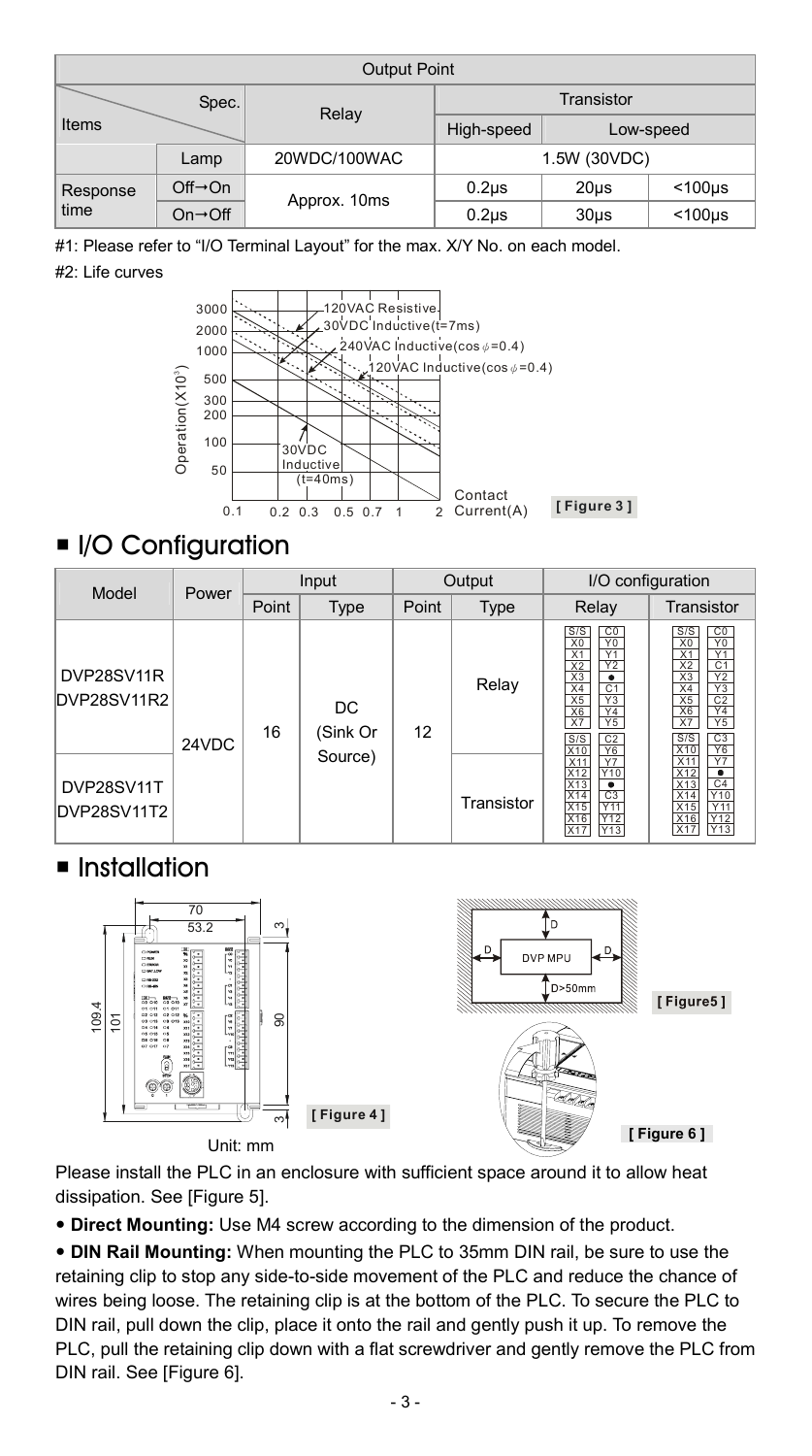# ■ Wirina

1. Use 22-16AWG (1.5mm) single or multiple core wire on I/O wiring terminals. See the figure in the right hand side for its specification. PLC terminal screws should be tightened to 1.90 kg-cm (1.65 in-lbs) and please use only 60/75ºC copper conductor.



- 2. DO NOT wire empty terminal. DO NOT place the I/O signal cable in the same wiring circuit.
- 3. DO NOT drop tiny metallic conductor into the PLC while screwing and wiring. Tear off the sticker on the heat dissipation hole for preventing alien substances from dropping in, to ensure normal heat dissipation of the PLC.
- ◆ Power Supply

The power input of DVP-SV/SV2 is DC. When operating DVP-SV/SV2, note the following points:

- 1. The power is connected to two terminals, 24VDC and 0V, and the range of power is 20.4 ~ 28.8VDC. If the power voltage is less than 20.4VDC, the PLC will stop running, all outputs go "Off", and the ERROR indicator will start to blink continuously.
- 2. The power shutdown for less than 10ms will not affect the operation of the PLC. However, the shutdown time that is too long or the drop of power voltage will stop the operation of the PLC, and all outputs will go off. When the power returns to normal status, the PLC will automatically resume the operation. (Please take care of the latched auxiliary relays and registers inside the PLC when doing the programming).
- ◆ Safety Wiring

Since DVP-SV/SV2 is only compatible with DC power supply, Delta's power supply modules (DVPPS01/DVPPS02) are the suitable power supplies for DVP-SV/SV2. We suggest you install the protection circuit at the power supply terminal to protect DVPPS01 or DVPPS02. See the figure below.



| (4) Power indicator                         | (5) AC power supply load         |
|---------------------------------------------|----------------------------------|
| 6 Power supply circuit protection fuse (2A) | (7) DVPPS01/DVPPS02              |
| 8 DC power supply output: 24VDC, 500mA      | 9 DVP-PLC (main processing unit) |

○<sup>10</sup> Digital I/O module

#### ◆ Input Point Wiring

There are 2 types of DC inputs, SINK and SOURCE. (See the example below. For detailed point configuration, please refer to the specification of each model.)

#### y **DC Signal IN – SINK mode**

Input point loop equivalent circuit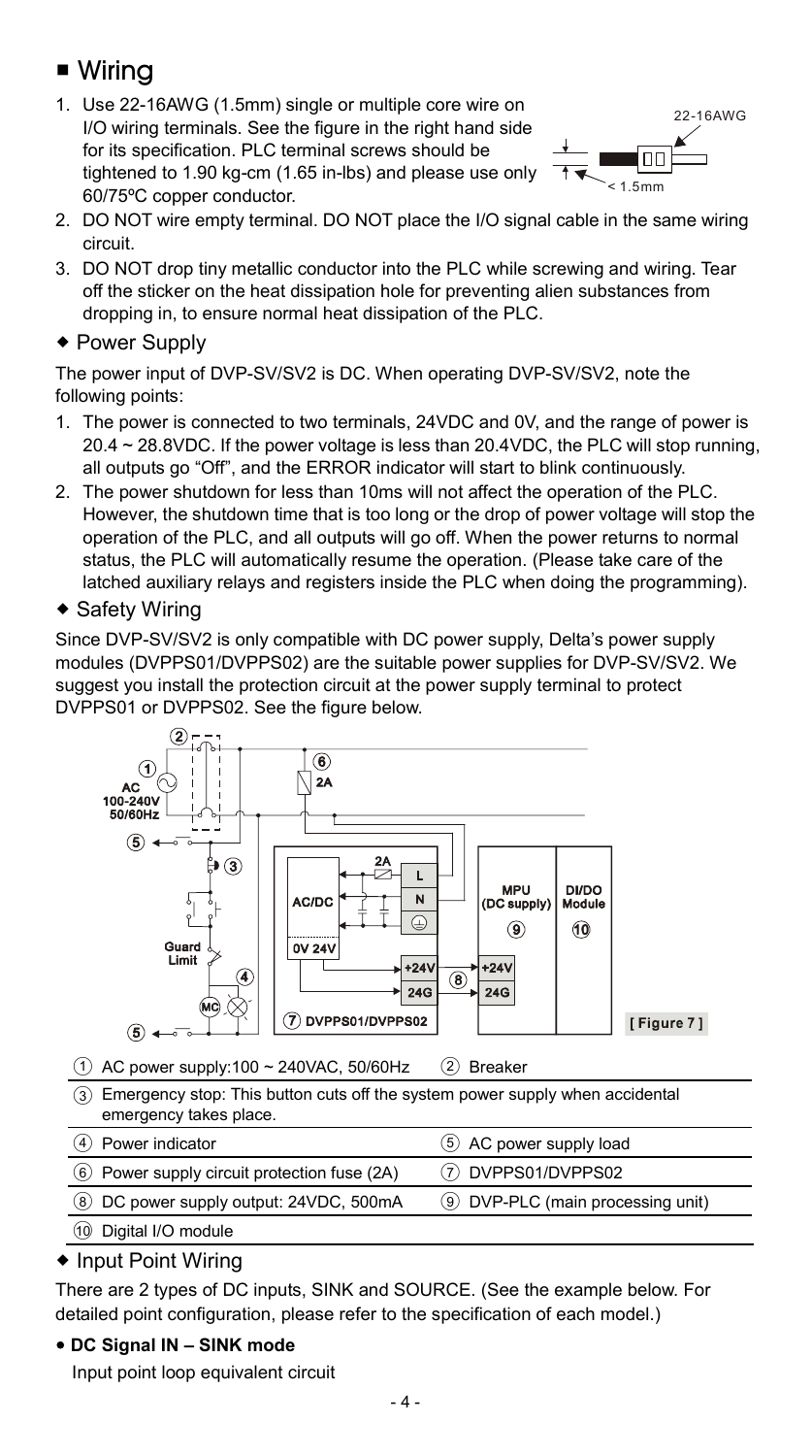

#### y **DC Signal IN – SOURCE mode**

Input point loop equivalent circuit



- Output Point Wiring
- 1. DVP-SV/SV2 has two output modules, relay and transistor. Be aware of the connection of shared terminals when wiring output terminals.
- 2. Output terminals, Y0, Y1, and Y2, of relay models use C0 common port; Y3, Y4, and Y5 use C1 common port; Y6, Y7, and Y10 use C2 common port; Y11, Y12, and Y13 use C3 common port. See [Figure 10].



When the output points are enabled, their corresponding indicators on the front panel will be on.

[Figure 10]

3. Output terminals, Y0 and Y1, of transistor models use C0 common port; Y2 and Y3 use C1 common port; Y4 and Y5 use C2 common port; Y6 and Y7 use C3 common port; Y10, Y11, Y12 and Y13 use C4 common port. See [Figure 11].



- 4. Isolation circuit: The optical coupler is used to isolate signals between the circuit inside PLC and input modules.
- y **Relay (R) output circuit wiring**

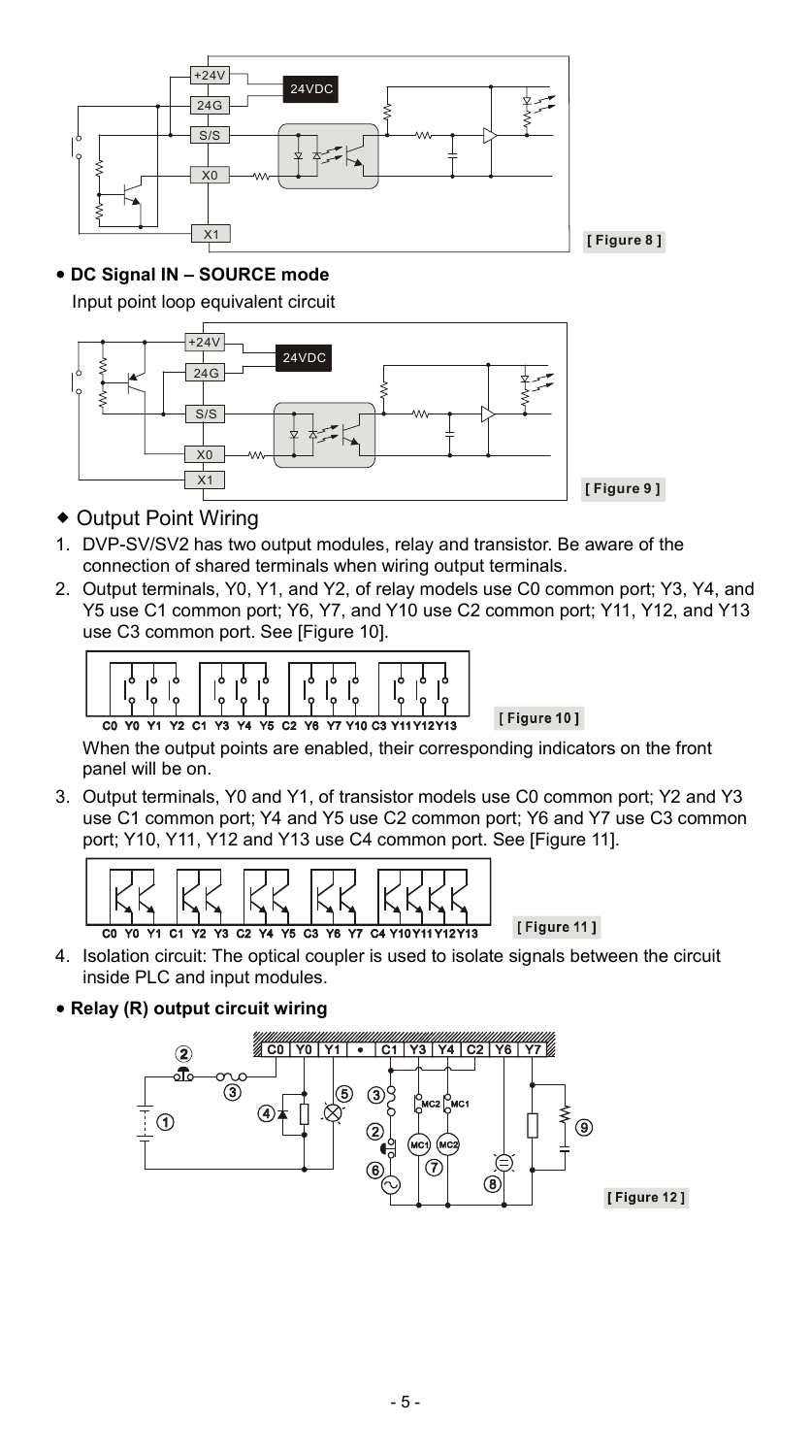

○1 DC power supply ○<sup>2</sup> Emergency stop ○<sup>3</sup> Circuit protection fuse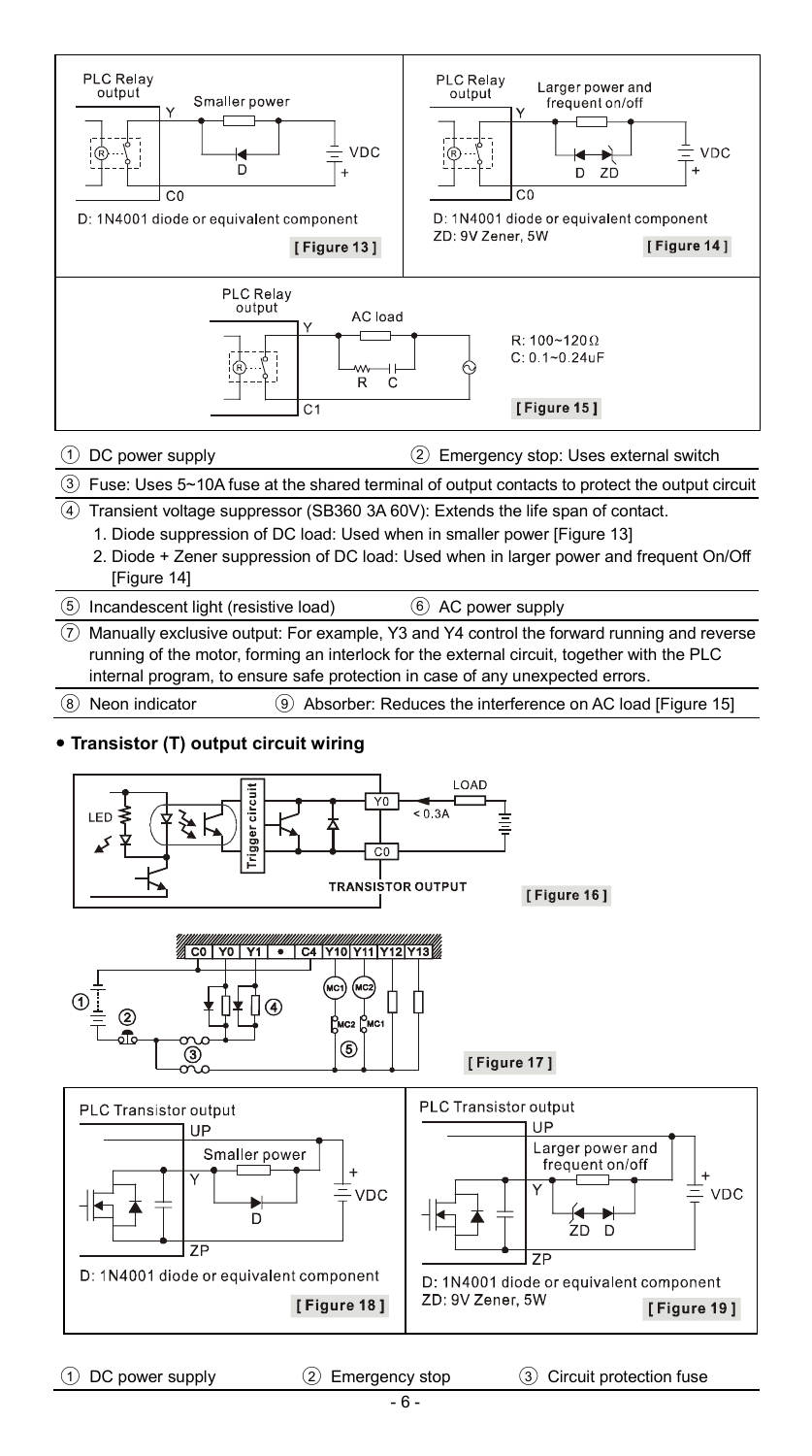- ○<sup>4</sup> The output of the transistor model is "open collector". If Y0/Y1 is set to pulse output, the output current has to be bigger than 0.1A to ensure normal operation of the model.
	- 1. Diode suppression: Used when in smaller power [Figure 18]
	- 2. Diode + Zener suppression: Used when in larger power and frequent On/Off [Figure 19]
- ○<sup>5</sup> Manually exclusive output: For example, Y10 and Y11 control the forward running and reverse running of the motor, forming an interlock for the external circuit, together with the PLC internal program, to ensure safe protection in case of any unexpected errors.

# ■ BAT.LOW indicator

BAT.LOW indicator will be on when the battery is in low voltage. When this happens, change the battery as soon as possible in case your program and data saved in the latched area will be lost.

After the DC24V power is switched off, the data in the latched area will be stored in SRAM memory and its power supplied by the rechargeable battery. Therefore, when the battery is damaged or cannot be changed, the data in the program and latched area will be lost. If you need to permanently save the data in the latched area in the program and device D, please refer to "Flash ROM permanently saved and recover mechanism" as stated below.

#### **Permanently saved mechanism:**

You can use WPLSoft (Options -> PLC<=>Flash) to indicate whether to permanently store the data in the latched area in Flash ROM memory (the new indicated data will replace all data previously saved in the memory).

#### **Recover mechanism:**

If the rechargeable battery is in low voltage, resulting in possible loss of data in the program, the PLC will automatically restore the data in the latched area in the program and device D of Flash ROM into SRAM memory (M1176 = On) next time when DC24V is re-powered. The ERROR LED flashing will remind you that if the recorded program is able to resume its execution. You only need to shut down and re-power the PLC once to restart its operation (RUN).

- 1. The rechargeable lithium-ion battery in DVP-SV/SV2 is mainly used on the latched procedure and data storage.
- 2. The lithium-ion battery has been fully charged in the factory and is able to retain the latched procedure and data storage for 12 months. If DVP-SV/SV2 has not been powered and used for more than 12 months, the battery will be out of power upon normal consumption, and the procedure and data will be lost.
- 3. The lithium-ion battery has longer life span than ordinary battery; therefore there is no need to change battery very frequently. You can charge the battery any time without having to worry its chargeability will decrease. You can also recharge the battery even when there is still power in the battery.
- 4. Please be aware of the date of manufacturing. The charged battery can sustain for 12 months from its date of manufacture. If you find that the BAT.LOW indicator stays on after PLC is powered, it means the battery voltage is low and the battery is being charged. DVP-SV/SV2 has to remain on for more than 24 hours to fully charge the battery. If the indicator turns from on to "flash" (every 1 second), it means that the battery cannot be charged anymore. Please correctly process your data in time and send the PLC back to Delta for changing a new battery.

# Accuracy (second /month) of RTC

| Temperature (°C/°F)      | 0/32   | 25/77 | 55/131 |
|--------------------------|--------|-------|--------|
| Max. inaccuracy (second) | $-117$ | 52    | $-132$ |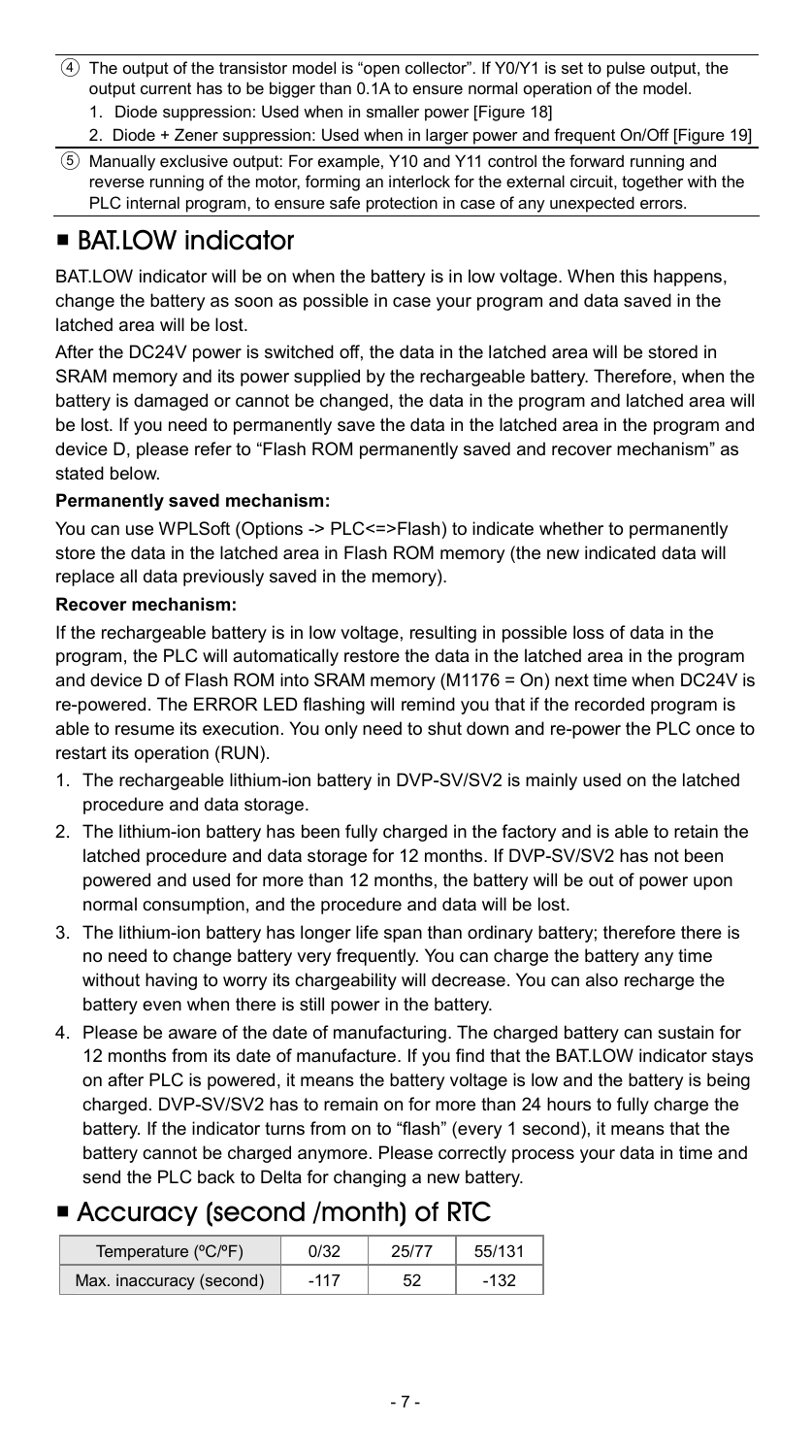感謝您採用台達 DVP 系列可程式控制器。DVP-SV<sup>#1</sup>/SV2<sup>#1</sup> 為 28 點(16 輸入點 +12 輸 出點)PLC 主機,提供豐富的指令集,並具有 16k(SV)/30k(SV2) steps 的程式記憶體, 可連接薄型全系列 I/O 模組,包含數位輸入∕輸出(最大輸入∕輸出擴充點數可達 512 點)、類比模組(A/D、D/A 轉換及溫度單元)及新型高速 I/O 模組等各類機型。四組高速 (200kHz)脈波輸出、新增兩軸補間指令,可滿足各種應用場合,並且體積小,安裝容 易。

- #1: SV 為 DVP28SV11R/T 之簡稱; SV2 為 DVP28SV11R2/T2 之簡稱。
- ✔ 本使用說明書僅提供電氣規格、功能規格、安裝配線部份說明,其它詳細之程式設計 及指令說明請見《DVP-PLC 應用技術手冊:程式篇》,選購之週邊裝置詳細說明請見 該產品隨機手冊或《DVP-PLC 應用技術手冊:特殊模組篇》。
- a 本機為開放型(OPEN TYPE)機殼,因此使用者使用本機時,必須將之安裝於具防塵、 防潮及免於電擊/衝擊意外之外殼配線箱內。另必須具備保護措施(如:特殊之工具或 鑰匙才可打開)防止非維護人員操作或意外衝擊本體,造成危險及損壞。
- a 交流輸入電源不可連接於輸入∕出信號端,否則可能造成嚴重損壞,請在上電之前再 次確認電源配線。請勿在上電時觸摸任何端子。本體上之接地端子  $\bm{\Theta}$  務必正確的接 地,可提高產品抗雜訊能力。

### ■ 產品外觀與部位介紹

y 詳細外觀圖示請參閱英文版頁碼 1 之 [Figure 1] 及 [Figure 2]。

| 左側高速 I/O 模組連接口              | COM1 (RS-232) 程式輸入 / 輸出通訊口       |
|-----------------------------|----------------------------------|
| O.                          | 12)                              |
| ②                           | DIN 軌固定扣                         |
| 銘牌                          | (13)                             |
| 3)                          | COM2 (RS-485) 通訊口 (Master/Slave) |
| COM1 (RS-232) 通訊接收 (Rx) 指示燈 | (14)                             |
| COM2 (RS-485) 通訊傳送 (Tx) 指示燈 | (15)                             |
| $\left( 4\right)$           | 電源輸入口                            |
| 5)                          | 3PIN 脫落式端子 (標準附件)                |
| 輸入 / 輸出點指示燈                 | 16                               |
| RUN / STOP 開關               | 電源輸入連接線 (標準附件)                   |
| 6)                          | (17)                             |
| 7)                          | I/O 模組定位孔                        |
| VR0: M1178 啓動 / D1178 對應值   | 18                               |
| $\bf{2}$                    | I/O 模組連接口                        |
| VR1: M1179 啓動 / D1179 對應値   | (19                              |
| 9)                          | DIN 軌槽 (35mm)                    |
| 電源、運行、錯誤及電氾狀態指示燈            | 20                               |
| (10)                        | I/O 模組固定扣                        |
| 直接固定孔                       | 21)                              |
| (11)<br>輸出端子<br>輸入 /        |                                  |

### ■ 電氣規格

| 機種<br>項目  | DVP28SV11R                                                                                                                                                                                                                                                                           | <b>DVP28SV11R2</b>                 | DVP28SV11T | DVP28SV11T2 |  |
|-----------|--------------------------------------------------------------------------------------------------------------------------------------------------------------------------------------------------------------------------------------------------------------------------------------|------------------------------------|------------|-------------|--|
| 雷源電壓      |                                                                                                                                                                                                                                                                                      | 24VDC (-15% ~ 20%) (具直流輸入電源極性反接保護) |            |             |  |
| 突入電流      | Max. 2.2A@24VDC                                                                                                                                                                                                                                                                      |                                    |            |             |  |
| 電源保險絲容量   |                                                                                                                                                                                                                                                                                      | 2.5A/30VDC,可恢復式 (Polyswitch)       |            |             |  |
| 消耗電力      | 6W                                                                                                                                                                                                                                                                                   |                                    |            |             |  |
| 絶緣阻抗      |                                                                                                                                                                                                                                                                                      | > 5MΩ ( 所有輸出 / 入點對地之間 500VDC )     |            |             |  |
| 雜訊免疫力     | ESD (IEC 61131-2, IEC 61000-4-2): 8kV Air Discharge<br>EFT (IEC 61131-2, IEC 61000-4-4): Power Line: 2kV, Digital I/O: 1kV,<br>Analog & Communication I/O: 1kV<br>Damped-Oscillatory Wave: Power Line: 1kV, Digital I/O: 1kV<br>RS (IEC 61131-2, IEC 61000-4-3): 26MHz ~ 1GHz, 10V/m |                                    |            |             |  |
| 接地        | 接地配線之線徑不得小於電源端配線線徑(多台 PLC 同時使用時,請務必<br>單點接地)                                                                                                                                                                                                                                         |                                    |            |             |  |
| 操作 / 儲存環境 | 操作: 0°C ~ 55°C (溫度) 50 ~ 95% (濕度) 污染等級 2<br>儲存:-25°C~70°C(溫度)5~95%(濕度)                                                                                                                                                                                                               |                                    |            |             |  |
| 認證標準      | UL 508<br>European community EMC Directive 89/336/EEC and Low Voltage<br>Directive 73/23/EEC                                                                                                                                                                                         |                                    |            |             |  |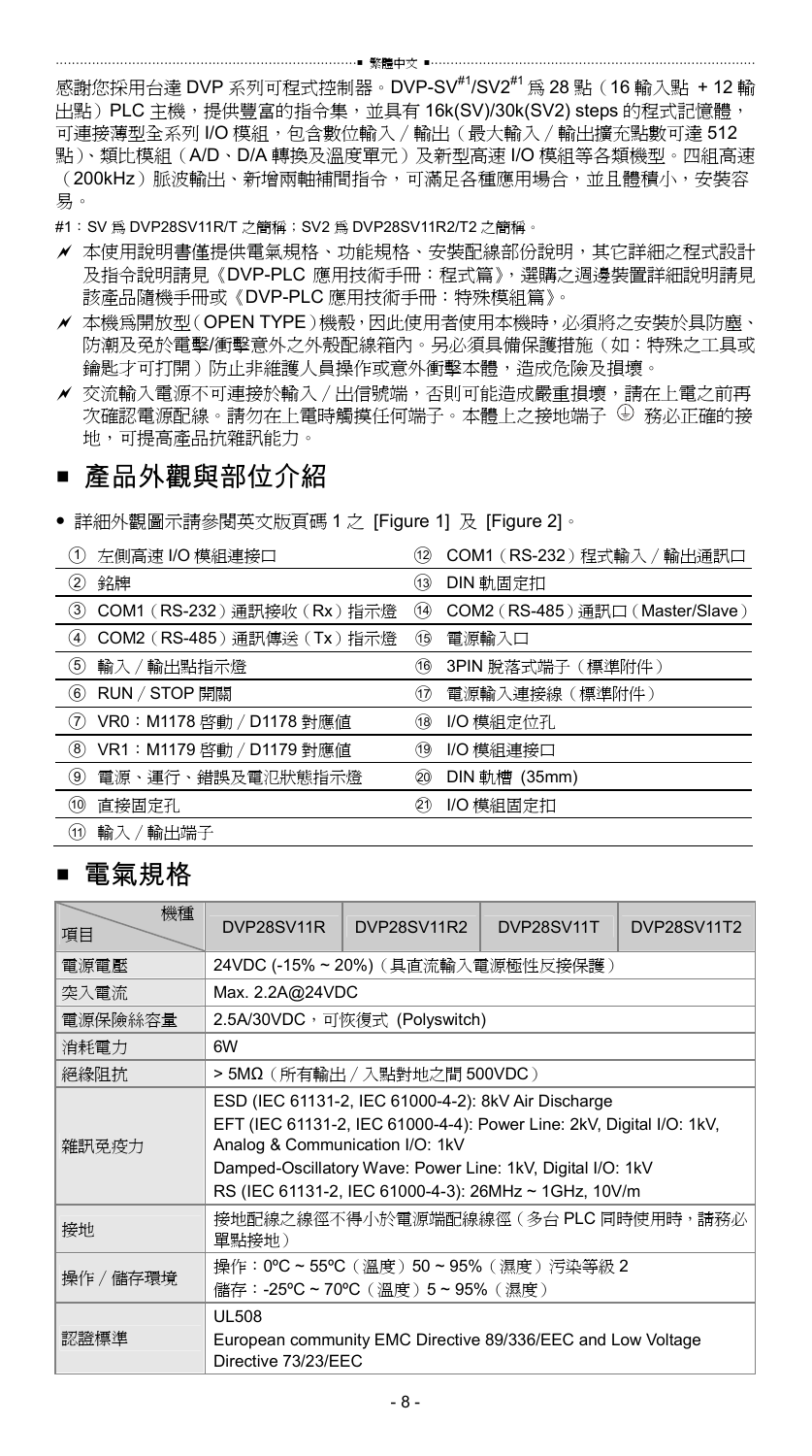| 機種<br>項目    | DVP28SV11R                                                                    | DVP28SV11R2 | DVP28SV11T | DVP28SV11T2 |  |
|-------------|-------------------------------------------------------------------------------|-------------|------------|-------------|--|
| "衝擊<br>耐振動/ | 國際標準規範 IEC61131-2, IEC 68-2-6 (TEST Fc)/IEC61131-2 & IEC<br>68-2-27 (TEST Ea) |             |            |             |  |
| 重量          | 260g                                                                          | 260g        | 240g       | 240g        |  |

| 輸入點電氣規格                             |                                            |                                                                   |                    |                 |  |
|-------------------------------------|--------------------------------------------|-------------------------------------------------------------------|--------------------|-----------------|--|
|                                     | 機種                                         |                                                                   | 24VDC 單端共點輸入       |                 |  |
| 項目                                  |                                            | 200kHz                                                            | $20$ kHz<br>10kHz  |                 |  |
| 輸入點 No.                             |                                            | X10, X11, X14, X15   X6, X7, X12, X13, X16, X17<br>X0, X1, X4, X5 |                    |                 |  |
| 輸入信號電壓 (±10%)                       |                                            | 24VDC, 5mA                                                        |                    |                 |  |
| 輸入點阻抗                               |                                            | 4.7k <sub>O</sub>                                                 | 3.3 kO             | $4.7 k\Omega$   |  |
|                                     | $Off \rightarrow On$                       | $>$ 4mA (16.5V)                                                   | > 6mA(18.5V)       | $>$ 4mA (16.5V) |  |
| 動作位準<br>$On \rightarrow \text{Off}$ |                                            | < 1.5mA(8V)                                                       | < 2.2mA(8V)        | < 1.5mA(8V)     |  |
| $Off \rightarrow On$<br>反應時間        |                                            | < 150ns                                                           | $<$ 3.5 $\mu$ s    | $< 8 \mu s$     |  |
| 雜訊抑制                                | $On \rightarrow \bigcirc ff$               | $<$ 3us                                                           | < 20 <sub>US</sub> | $< 60 \mu s$    |  |
| 濾波時間                                | 由 D1020 及 D1021 可作 10~60 ms 的調整 (預設: 10ms) |                                                                   |                    |                 |  |

| 輸出點電氣規格 |                              |                          |                                                                       |                        |                        |  |  |
|---------|------------------------------|--------------------------|-----------------------------------------------------------------------|------------------------|------------------------|--|--|
| 機種      |                              | 繼電器                      |                                                                       | 電晶體                    |                        |  |  |
| 項目      |                              |                          | 高速                                                                    | 低速                     |                        |  |  |
| 輸出點 No. |                              | Y0~Y7.Y10~Y13            | $Y0 - Y4. Y6$                                                         | Y5. Y7.<br>$Y10 - Y13$ | Y14~Y17.<br>$Y20 - 11$ |  |  |
| 最高切換頻率  |                              | 1Hz                      | 1kHz<br>200kHz<br>10kHz                                               |                        |                        |  |  |
| 電壓規格    | 250VAC, < 30VDC<br>30VDC     |                          |                                                                       |                        |                        |  |  |
| 電阻性     |                              | 1.5A/1 point<br>(5A/COM) | 0.3A/1 點@ 40°C;當 Y0, Y1, Y10, Y11 為高速脈<br>波輸出時,Y0.Y1, Y10, Y11 = 30mA |                        |                        |  |  |
| 電流規格    | 電感性                          | #2                       | 9W (30VDC)                                                            |                        |                        |  |  |
|         | 燈泡                           | 20WDC/100WAC             | 1.5W (30VDC)                                                          |                        |                        |  |  |
|         | $Off \rightarrow On$         | 約 10ms                   | $0.2µ$ s                                                              | $20µ$ s                | $<$ 100 $\mu$ s        |  |  |
| 反應時間    | $On \rightarrow \bigcirc ff$ |                          | $0.2µ$ s                                                              | $30µ$ s                | $< 100 \mu s$          |  |  |

#1:主機上最大點數編號請參考「輸入∕輸出端子台配置」。

#2:生命週期曲線圖請參閱英文版頁碼 3 之 [Figure 3]。

# ■ 輸入/輸出配置

|                           |            |    | 輸入單元             | I/O 配置<br>輸出單元 |     |      |      |
|---------------------------|------------|----|------------------|----------------|-----|------|------|
| 機種                        | 電源         | 點數 | 形式               | 點數             | 形式  | 繼電器  | 電晶體  |
| DVP28SV11R<br>DVP28SV11R2 |            |    | 直流               |                | 繼電器 | 請參閱英 | 請參閱英 |
| DVP28SV11T<br>DVP28SV11T2 | 24<br>VDC. | 16 | (Sink or Source) | 12             | 電晶體 | 文版圖示 | 文版圖示 |

# ■ 安裝方式

y 詳細外觀尺寸圖請參閱英文版頁碼 3 之[Figure 4],單位:mm。

PLC 在安裝時,請裝配於封閉式之控制箱內,其周圍應保持一定之空間,以確保 PLC 散 熱功能正常,請參閱英文版頁碼 3 之[Figure 5]。

- y 直接鎖螺絲方式:請依產品外型尺寸並使用 M4 螺絲。
- y DIN 鋁軌之安裝方法:適用於 35mm 之 DIN 鋁軌。在將主機掛上鋁軌時,請先將主機 (或 I/O 模組)下方之固定塑膠片,以一字形起子插入凹槽並向外撐開拉出(請參閱 英文版頁碼 3 之[Figure 6]),再將主機(或 I/O 模組)掛上鋁軌,之後將固定塑膠片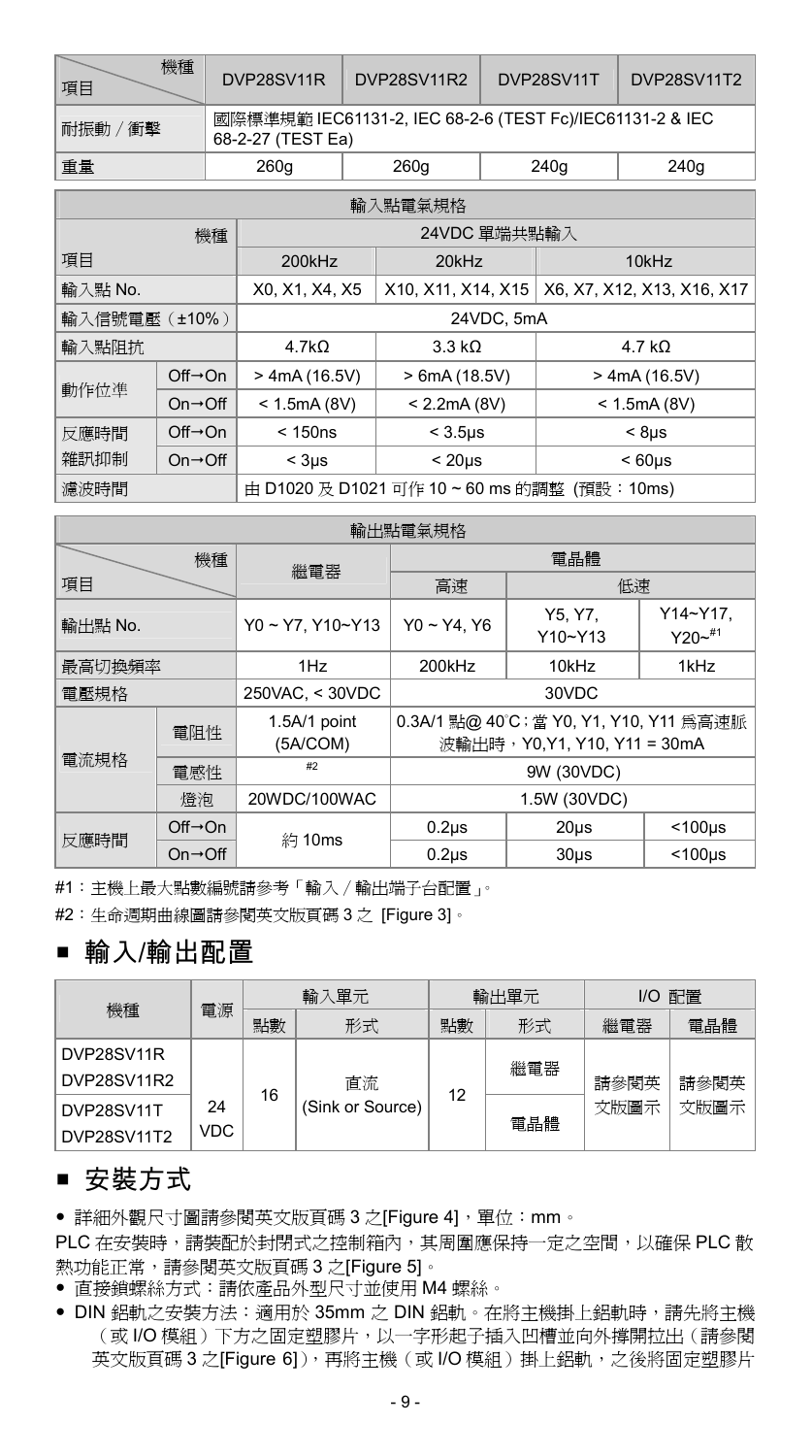壓扣回去即可。欲取下主機時,同樣以一字形起子先將固定塑膠片撐開,再將主機以 往外向上的方式取出即可。該固定機構塑膠片為保持型,因此撐開後便不會彈回去。

#### ■ 配線端子

- 1. 輸出/輸入配線端請使用 22-16AWG (1.5mm) 單蕊裸線或多蕊線,端子規格如百碼 4 之 圖示。PLC 端子螺絲扭力為 1.90 kg-cm (1.65 in-lbs)。只能使用 60/75°C 的銅導線。
- 2. 空端子請勿配線。輸入點信號線與輸出點等動力線請勿置於同一線糟內。
- 3. 鎖螺絲及配線時請避免微小的金屬導體掉入 PLC 內部,並在配線完成後,將位於 PLC 上方散熱孔位置的防異物掉入之貼紙撕去,以保持散熱良好。

#### 電源端

DVP-SV/SV2 機種為直流電源輸入,在使用上應注意下列事項:

- 1. 電源請接於 24VDC 及 0V 兩端, 電源範圍為 20.4~28.8VDC, 當電源電壓低於 20.4VDC 時, PLC 會停止運轉,輸出全部 Off, ERROR LED 快速閃爍。
- 2. 當停電時間低於 10ms 時, PLC 不受影響繼續運轉,當停電時間過長或電源電壓下降 將使 PLC 停止運轉,輸出全部 Off,當電源恢復正常時, PLC 亦自動回復運轉。(PLC 內部具停電保持的輔助繼電器及暫存器,使用者在規劃程式設計時應特別注意使用。)

#### ◆ 安全配線回路

由於 DVP-SV/SV2 的電源為 DC Only 的機種,因此可搭配台達之電源供應模組 (DVPPS01/DVPPS02) 提供電源給 DVP-SV/SV2。為保護 DVPPS01/DVPPS02,建議可 在電源的輸入回路端配置如下的保護回路,配置圖請參閱英文版頁碼 4 之[Figure 7]所示:

|   | (1) 交流電源供應: 100~240VAC, 50/60Hz           | $\mathbf{2}$<br>斷路器    |
|---|-------------------------------------------|------------------------|
|   | ③ 緊急停止:為預防突發狀況發生,設置緊急停止按鈕,可在狀況發生時,切斷系統電源。 |                        |
| ⋒ | 電源指示燈                                     | 5) 交流電源負載              |
|   | 6 電源回路保護用保險絲 (2A)                         | (7) DVPPS01/DVPPS02 本體 |
|   | 8 直流電源供應輸出: 24VDC, 500mA                  | ⑨ DVP PLC 本體           |
|   | 10 數位輸入輸出模組                               |                        |

### ◆ 輸入點之配線

輸入點之入力信號為直流電源 DC 輸入型式,共有兩種接法:SINK 及 SOURCE,其定義 與輸入點回路等效電路配線圖,請參閱英文版頁碼 5 之[Figure 8]及[Figure 9]。

#### ◆ 輸出點之配線

- 1. DVP-SV/SV2 系列 PLC 輸出模組共有二種:繼電器及電晶體。輸出端在實際配線時, 應特別注意共用端的連接。
- 2. 繼電器機種輸出端 Y0、Y1、Y2 用 C0 共同端, Y3、Y4、Y5 用 C1 共同端, Y6、Y7、 Y10 共用 C2 共同端,Y11、Y12、Y13 共用 C3 共同端,請參閱英文版頁碼 5 之[Figure 10]。動作指示:當輸出點動作時,正面的該點指示燈亮。
- 3. 電晶體機種輸出端 Y0、Y1 用 C0 共同端, Y2、Y3 用 C1 共同端, Y4、Y5 共用 C2 共同端, Y6、Y7 共用 C3 共同端, Y10、Y11、Y12、Y13 共用 C4 共同端,請參閱英 文版頁碼 6 之[Figure 11]。
- 4. 隔離回路:PLC 內部回路與輸入模組之間使用光耦合器作信號隔離。
- y 繼電器輸出回路配線。詳細配線圖請參閱英文版頁碼 5 之[Figure 12]。

|  |  | ① 直流電源供給 |  |  | 2 緊急停止:使用外部開關 |
|--|--|----------|--|--|---------------|
|--|--|----------|--|--|---------------|

| ③ 保險絲:使用 5 ~ 10A 的保險絲容量於輸出接點的共用點,保護輸出點回路 |  |
|------------------------------------------|--|
|------------------------------------------|--|

- 10 -

- ○<sup>4</sup> 突波吸收二極體:可增加接點壽命。
	- 1. DC 負載電源之二極體抑制:功率較小時使用(請參閱英文版頁碼 6 之[Figure 13]) 2. DC 負載電源之二極體+Zener 抑制:大功率且 On/Off 頻繁時使用 (請參閱英文版頁碼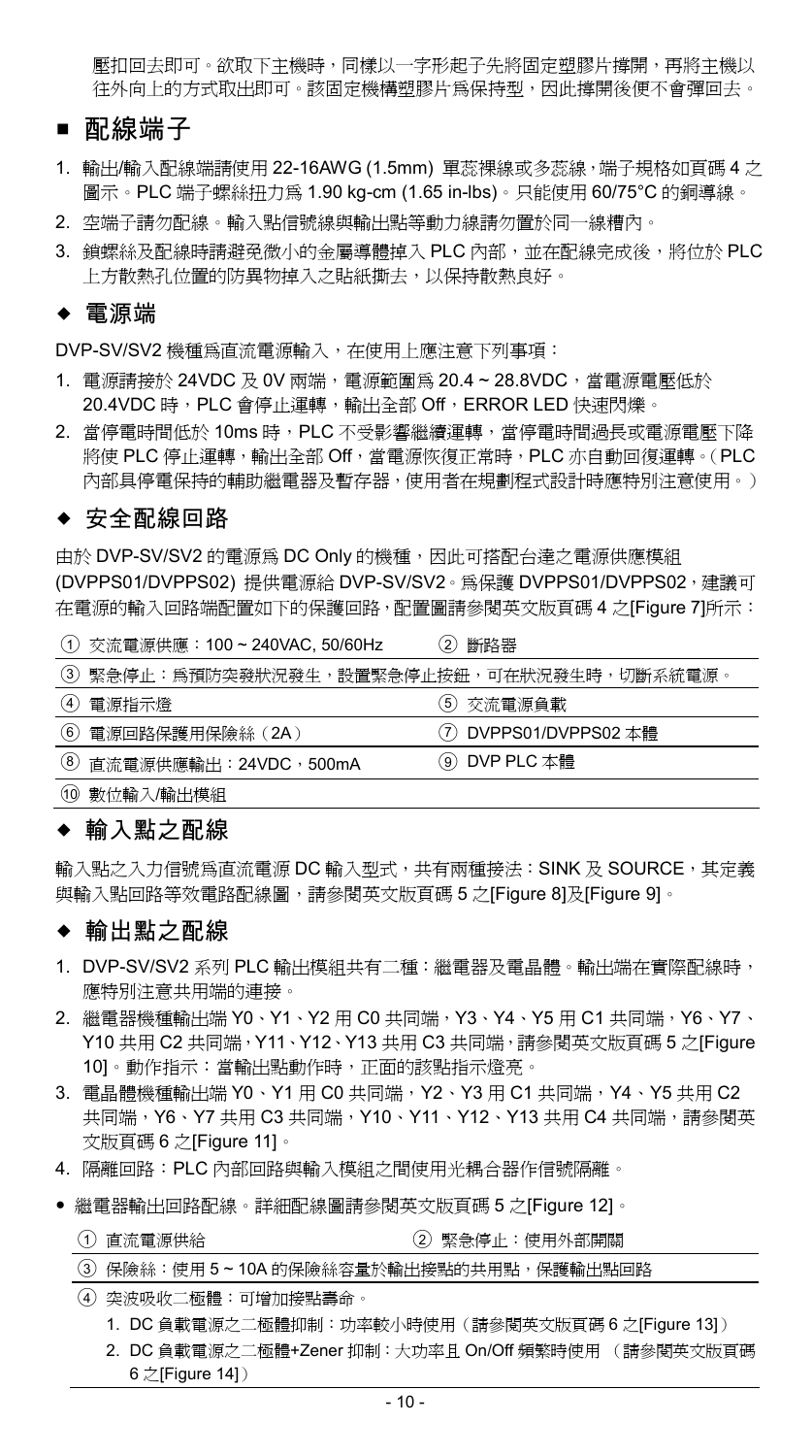○<sup>5</sup> 白熾燈(電阻性負載) ○<sup>6</sup> 交流電源供給

- ○<sup>7</sup> 互斥輸出:例如,將 Y3 與 Y4 用以控制對應馬達的正轉及反轉,使外部電路形成互鎖,配 合 PLC 內部程式,確保任何異常突發狀況發生時,均有安全的保護措施。
- ○<sup>8</sup> 指示燈:氖燈

○<sup>9</sup> 突波吸收器:可減少交流負載上的雜訊(請參閱英文版頁碼 6 之[Figure 15])

y 電晶體輸出回路配線。



詳細配線圖請參閱英文版頁碼 6 之 [Figure 17]。

- (1) 直流電源供應 (2) 緊急停止 (3) 電路回路保護用保險絲
- ○<sup>4</sup> 因電晶體模組輸出均為開集極輸出 (Open Collector),若 Y0/Y1 設定為脈波串輸出,為確 保電晶體模組能夠動作正常,其輸出提升電阻,必須維持輸出電流大於 0.1A。
	- 1. 二極體抑制:功率較小時使用(請參閱英文版頁碼 6 之[Figure 18])
	- 2. 二極體+Zener 抑制:大功率且 On/Off 頻繁時使用(請參閱英文版頁碼 6 之[Figure 19])
- ○<sup>5</sup> 互斥輸出:例如,將 Y10 與 Y11 用以控制對應馬達的正轉及反轉,使外部電路形成互鎖, 配合 PLC 內部程式,確保任何異常突發狀況發生時,均有安全的保護措施。

### 電池 BAT.LOW 指示燈

當電池電壓過低使 BAT.LOW 指示燈亮起時,請儘速更換電池以避免使用者程式及停電保 持資料消失。在 24V 電源下電後,停電保持區域的資料皆存放於 SRAM 記憶體中,此時 由電池提供維持 SRAM 內資料的電源,故當電池損壞或無法充電時,其程式區與停電保 持區之資料將會消失。因此,若程式設計者需將程式區與 D 裝置停電保持區做永久保存 時,請參照下述 Flash ROM 永久保持與回復機制。

- ¾ 永久保持機制:程式設計者可使用 WPLSoft 軟體提供之設定選項("設定"--> "PLC<=>Flash") 來指定程式區及 D 裝置停電保持區的資料是否永久保持至 Flash ROM 記憶體中。每次指定後之資料將會覆蓋掉前次存於 Flash ROM 內的所有資料。
- ¾ 回復機制:當電池電力不足(即電源下電前電池低電壓燈亮),而造成程式區資料遺失 時,則 PLC 內部會在下次電源上電時,自動將 Flash ROM 內之程式區與 D 裝置停電 保持區的資料,全部回存至 SRAM 記憶體中。若使用者確認重新回復之程式可繼續執 行,則只需再做一次下電與上電之動作,即可讓 PLC 重新運行(RUN)。
- 1. DVP-SV/SV2 主機內部使用二次可充電式鋰電池,主要用於主機內部停電保持區之程 序與資料保存。
- 2. 所使用之鋰電池已於出廠前將電力充飽,其停電保持區之程序與資料保存可達 12 個 月,若 DVP-SV/SV2 主機超出 12 個月未上電使用,在正常消耗下鋰電池電力將會不 足,並造成程序及資料丟失。
- 3. 鋰雷池的使用壽命較值統雷池長,無需經常更換。使用者可隨時為鋰雷池充雷,而不 必擔心電池的充電量下降。使用者亦無需完全耗盡鋰電池的電量,就可為其重新充電。
- 4. 請注意出廠日期,以 12 個月為期限或上電發現指示燈 BAT.LOW 持續亮起時,則表示 鋰電池電壓不足且正在進行充電中,此時請讓 DVP-SV/SV2 主機連續上電 24 小時以 上,即可將鋰電池電力充飽。當指示燈由持續亮轉為「閃爍」(週期約為 1 秒),表示 鋰電池已無法再繼續充電,請及時正確處理程序與資料後,將 PLC 交回原廠更換電池。

# 萬年曆的精度(秒/月)

| 溫度 (°C/°F) |    | 55/131 |
|------------|----|--------|
| 秒<br>-999  | 52 | .132   |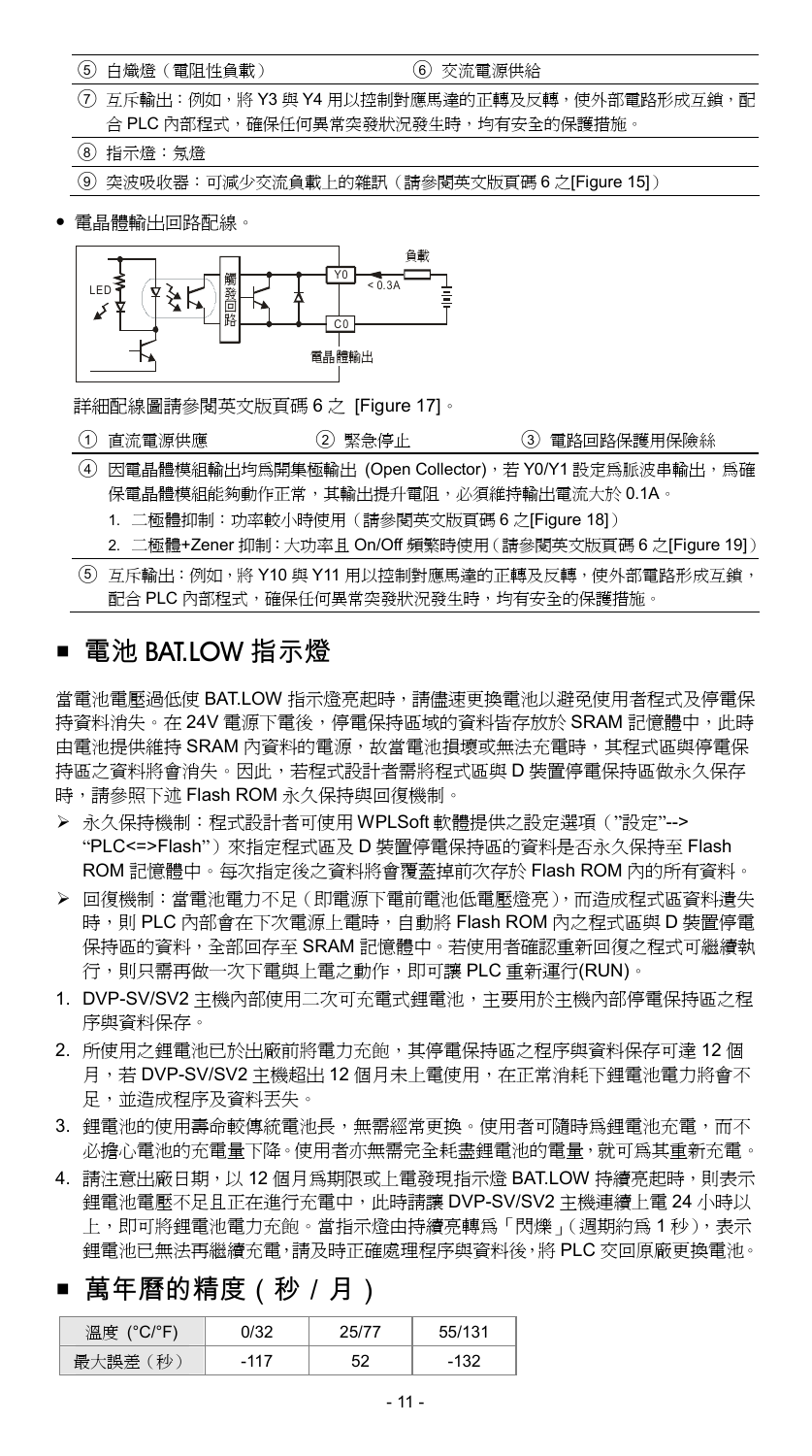…… 简体中文 …… 感谢您采用台达 DVP 系列可编程控制器。DVP-SV<sup>#1</sup>/SV2<sup>#1</sup> 为 28 点 (16 输入点 +12 输 出点) PLC 主机, 提供丰富的指令集, 并具有 16k(SV)/30k(SV2) steps 的程序内存, 可 连接薄型全系列 I/O 模块,包含数字输入 / 输出(最大输入 / 输出扩展点数可达 512 点)、 模拟模块(A/D、D/A 转换及温度单元)及新型高速 I/O 模块等各类机型。四组高速(200kHz)

脉冲输出、新增两轴插补指令,可满足各种应用场合,并且体积小,安装容易。 #1: SV 为 DVP28SV11R/T 之简称: SV2 为 DVP28SV11R2/T2 之简称。

- a 本使用说明书仅提供电气规格、功能规格、安装配线部份说明,其它详细的程序设计 及指令说明请见《DVP-PLC 应用技术手册: 程序篇》,选购外围装置详细说明请见该 产品随机手册或《DVP-PLC 应用技术手册:特殊模块篇》。
- a 本机为开放型 (OPEN TYPE) 机种,因此使用者使用本机时,必须将的安装于具防尘、 防潮及免于电击 / 冲击意外的外壳配线箱内。另必须具备保护措施(如: 特殊的工具 或钥匙才可打开)防止非维护人员操作或意外冲击本体,造成危险及损坏。
- a 交流输入电源不可连接于输入/出信号端,否则可能造成严重损坏,请在上电的前再 次确认电源配线。请勿在上电时触摸任何端子。本体上的接地端子 务必正确的接 地,可提高产品抗干扰能力。

### ■ 產品外觀與部位介紹

y 详细外观图示请参阅英文版页码 1 之 [Figure 1] 及 [Figure 2]。

| 左侧高速 I/O 模块连接口<br>〔1〕                 | (12)                                |          | COM1 (RS-232) 程序输入 / 输出通讯口       |
|---------------------------------------|-------------------------------------|----------|----------------------------------|
| 铭牌<br>2)                              | 13)                                 | DIN 轨固定扣 |                                  |
| 3)                                    | COM1 (RS-232) 通讯接收 (Rx) 指示灯<br>(14) |          | COM2 (RS-485) 通讯口 (Master/Slave) |
| COM2 (RS-485)通讯传送 (Tx) 指示灯<br>G)      | 16                                  | 电源输入口    |                                  |
| 输入 / 输出点指示灯<br>5)                     | 16                                  |          | 3PIN 脱落式端子(标准附件)                 |
| RUN / STOP 开关<br>$\epsilon$           | 17                                  |          | 电源输入连接线(标准附件)                    |
| VR0: M1178 启动 / D1178 对应值<br>(7)      | 18                                  |          | I/O 模块定位孔                        |
| VR1: M1179 启动 / D1179 对应值<br>$\bf{2}$ | 19                                  |          | I/O 模块连接口                        |
| 电源、运行、错误及电泛状态指示灯<br>9)                | 20                                  |          | DIN 轨槽 (35mm)                    |
| 直接固定孔<br>(10)                         | 21)                                 |          | I/O 模块固定扣                        |
| 输入 / 输出端子<br>n)                       |                                     |          |                                  |

# ■ 電氣規格

| 机种<br>项目  | DVP28SV11R                                                                                                                                                                                                                                                                           | DVP28SV11R2                        | DVP28SV11T | <b>DVP28SV11T2</b> |  |  |  |
|-----------|--------------------------------------------------------------------------------------------------------------------------------------------------------------------------------------------------------------------------------------------------------------------------------------|------------------------------------|------------|--------------------|--|--|--|
| 电源电压      |                                                                                                                                                                                                                                                                                      | 24VDC (-15% ~ 20%) (具直流输入电源极性反接保护) |            |                    |  |  |  |
| 突入电流      | Max. 2.2A@24VDC                                                                                                                                                                                                                                                                      |                                    |            |                    |  |  |  |
| 电源保险丝容量   | 2.5A/30VDC, 可恢复式 (Polyswitch)                                                                                                                                                                                                                                                        |                                    |            |                    |  |  |  |
| 消耗电力      | 6W                                                                                                                                                                                                                                                                                   |                                    |            |                    |  |  |  |
| 绝缘阻抗      |                                                                                                                                                                                                                                                                                      | > 5MΩ(所有输出 / 入点对地之间 500VDC)        |            |                    |  |  |  |
| 干扰免疫力     | ESD (IEC 61131-2, IEC 61000-4-2): 8kV Air Discharge<br>EFT (IEC 61131-2, IEC 61000-4-4): Power Line: 2kV, Digital I/O: 1kV,<br>Analog & Communication I/O: 1kV<br>Damped-Oscillatory Wave: Power Line: 1kV, Digital I/O: 1kV<br>RS (IEC 61131-2, IEC 61000-4-3): 26MHz ~ 1GHz, 10V/m |                                    |            |                    |  |  |  |
| 接地        | 接地配线的线径不得小于电源端配线线径(多台 PLC 同时使用时, 请务必<br>单点接地)                                                                                                                                                                                                                                        |                                    |            |                    |  |  |  |
| 操作 / 储存环境 | 操作: 0°C~55°C(温度)50~95%(湿度)污染等级 2<br>储存: -25°C~70°C(温度)5~95%(湿度)                                                                                                                                                                                                                      |                                    |            |                    |  |  |  |
| 认证标准      | <b>UL508</b><br>European community EMC Directive 89/336/EEC and Low Voltage<br>Directive 73/23/EEC                                                                                                                                                                                   |                                    |            |                    |  |  |  |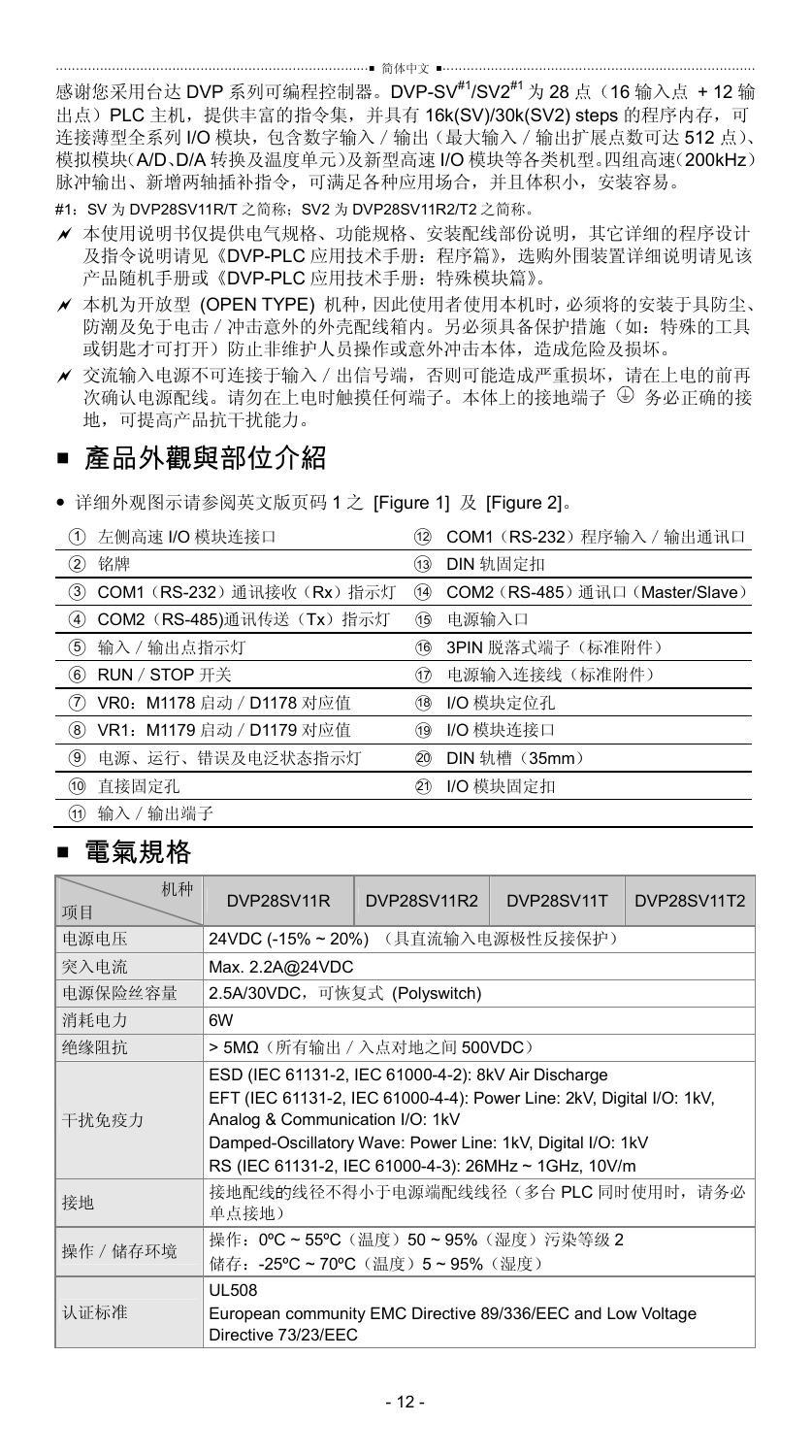| 机种<br>项目 | DVP28SV11R                                                                    | DVP28SV11R2 | DVP28SV11T DVP28SV11T2 |  |  |  |
|----------|-------------------------------------------------------------------------------|-------------|------------------------|--|--|--|
| 耐振动 / 冲击 | 国际标准规范 IEC61131-2. IEC 68-2-6 (TEST Fc)/IEC61131-2 & IEC<br>68-2-27 (TEST Ea) |             |                        |  |  |  |
| 重量       | 260a                                                                          |             | 240a                   |  |  |  |

| 输入点电气规格                       |                              |                   |                                      |                               |  |  |
|-------------------------------|------------------------------|-------------------|--------------------------------------|-------------------------------|--|--|
|                               | 机种                           |                   | 24VDC 单端共点输入                         |                               |  |  |
| 项目                            |                              | 200kHz            | 20kHz                                | 10kHz                         |  |  |
| 输入点 No.                       |                              | X0, X1, X4, X5    | X10, X11, X14, X15                   | X6, X7, X12, X13.<br>X16, X17 |  |  |
| 输入信号电压 (±10%)                 |                              | 24VDC, 5mA        |                                      |                               |  |  |
| 输入阻抗                          |                              | 4.7k <sub>O</sub> | 3.3kO                                |                               |  |  |
| $Off \rightarrow On$<br>动作临界点 |                              | $>$ 4mA (16.5V)   | > 6mA (18.5V)                        | $>$ 4mA (16.5V)               |  |  |
|                               | $On \rightarrow \bigcirc ff$ | < 1.5mA(8V)       | < 2.2mA(8V)                          | < 1.5mA(8V)                   |  |  |
| 反应时间                          | $Off \rightarrow On$         | < 150ns           | $<$ 3.5 $\mu$ s                      | $< 8$ us                      |  |  |
| 干扰抑制                          | $On \rightarrow \bigcirc ff$ | $<$ 3 $us$        | < 20 <sub>US</sub>                   | < 60 <sub>us</sub>            |  |  |
| 滤波时间                          |                              |                   | 由 D1020 及 D1021 可作 10~60 ms 的调整 (预设: | 10ms                          |  |  |

| 输出点电气规格                 |                              |                            |                                                                            |         |                             |  |
|-------------------------|------------------------------|----------------------------|----------------------------------------------------------------------------|---------|-----------------------------|--|
| 机种                      |                              | 继电器                        |                                                                            | 晶体管     |                             |  |
| 项目                      |                              |                            | 高速                                                                         |         | 低速                          |  |
| 输出点 No.                 |                              | $Y0 \sim Y7. Y10 \sim Y13$ | Y5. Y7. Y10<br>$Y0 - Y4, Y6$<br>$~\sim$ Y <sub>13</sub><br>200kHz<br>10kHz |         | $Y14 - Y17$ ,<br>$Y20 - 11$ |  |
| 最高切换频率                  |                              | 1H <sub>Z</sub>            | 1kHz                                                                       |         |                             |  |
| 电压规格<br>250VAC, < 30VDC |                              |                            | 30VDC                                                                      |         |                             |  |
| 电阻性                     |                              | 1.5A/1 point (5A/COM)      | 0.3A/1 点@ 40°C; 当 Y0, Y1, Y10, Y11 为高<br>速脉冲输出时, Y0, Y1, Y10, Y11 = 30mA   |         |                             |  |
| 电流规格                    | 电感性                          | #2                         | 9W (30VDC)                                                                 |         |                             |  |
| 灯泡                      |                              | 20WDC/100WAC               | 1.5W (30VDC)                                                               |         |                             |  |
| 反应时间                    | $Off\rightarrow On$          | 约 10ms                     | $0.2µ$ s                                                                   | 20us    | $<$ 100 $\mu$ s             |  |
|                         | $On \rightarrow \bigcirc ff$ |                            | $0.2µ$ s                                                                   | $30µ$ s | $<$ 100 $\mu$ s             |  |

#1:主机上最大点数编号请参考「输入╱输出端子台配置」。

#2:生命周期曲线图请参阅英文版页码 3 之[Figure 3]。

# 輸入/輸出配置

| 机种          | 电源   |    | 输入单元             |    | 输出单元 |      | I/O 配置 |
|-------------|------|----|------------------|----|------|------|--------|
|             |      | 点数 | 形式               | 点数 | 形式   | 继电器  | 晶体管    |
| DVP28SV11R  |      |    |                  |    | 继电器  |      |        |
| DVP28SV11R2 |      | 16 | 直流               | 12 |      | 请参阅英 | 请参阅英   |
| DVP28SV11T  | 24   |    | (Sink or Source) |    | 晶体管  | 文版图示 | 文版图示   |
| DVP28SV11T2 | VDC. |    |                  |    |      |      |        |

### ■ 安裝方式

y 详细外观尺寸图请参阅英文版页码 3 之[Figure 4],单位:mm。

PLC 在安装时,请装配于封闭式的控制箱内,其周围应保持一定的空间,以确保 PLC 散 热功能正常,请参阅英文版页码 3 的[Figure 5]。

- y 直接锁镙丝方式:请依产品外型尺寸并使用 M4 镙丝。
- DIN 铝轨的安装方法: 适用于 35mm 的 DIN 铝轨。在将主机挂上铝轨时, 请先将主机 (或 I/O 模块)下方的固定塑料片,以一字形起子插入凹槽并向外撑开拉出(请参阅英 文版页码 3 的[Figure 6]), 再将主机(或 I/O 模块)挂上铝轨, 之后将固定塑料片压扣 回去即可。欲取下主机时,同样以一字形起子先将固定塑料片撑开,再将主机以往外向 上的方式取出即可。该固定机构塑料片为保持型,因此撑开后便不会弹回去。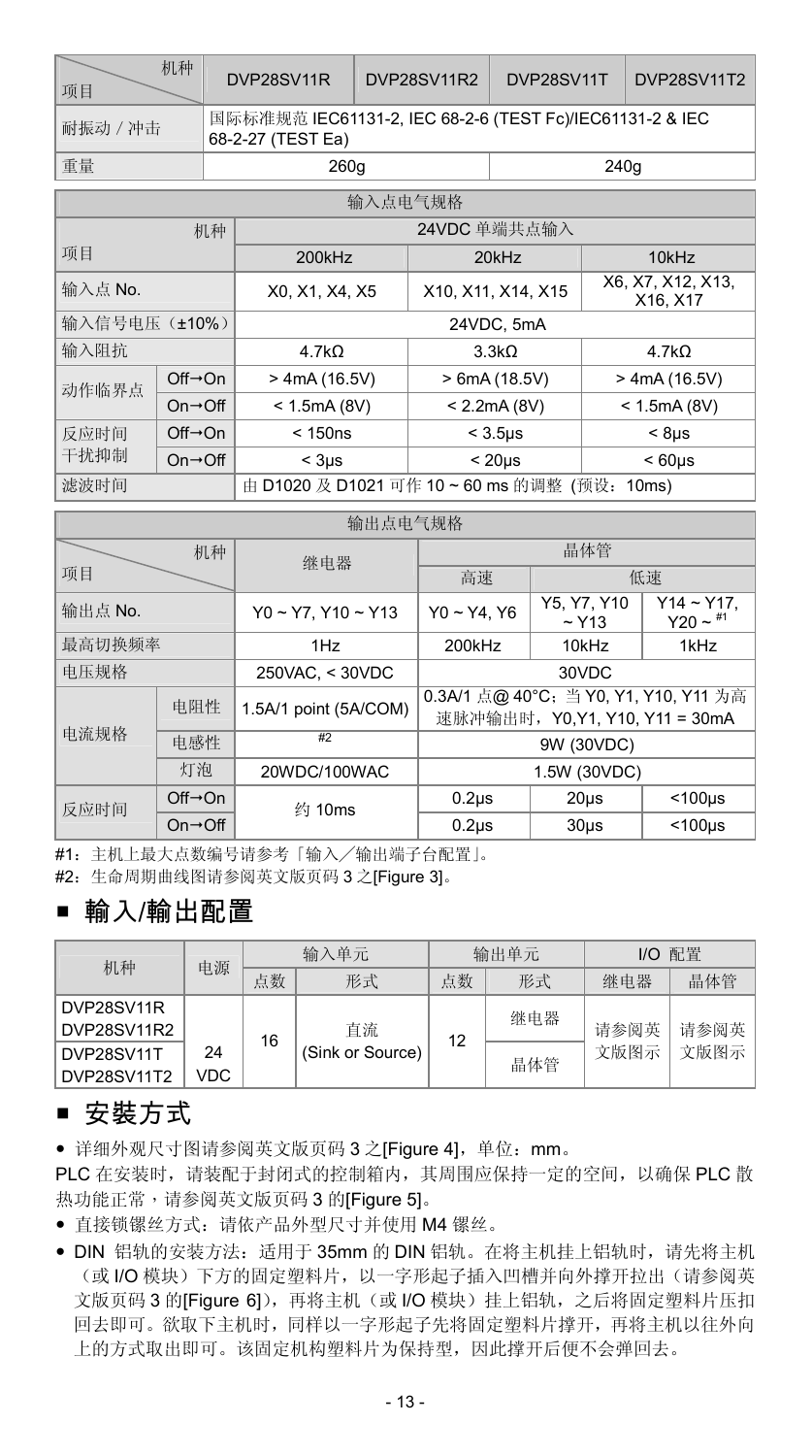### ■ 配線端子

- 1. 输出/入配线端请使用 22-16AWG (1.5mm) 单蕊祼线或多蕊线,端子规格如页码 4 之图 示。PLC 端子螺丝扭力为 1.90 kg-cm (1.65 in-lbs)。只能使用 60/75°C 的铜导线。
- 2. 空端子请勿配线。输入点信号线与输出点等动力线请勿置于同一线糟内。
- 3. 锁螺丝及配线时请避免微小的金属导体掉入 PLC 内部,并在配线完成后,将位于 PLC 上方散热孔位置的防异物掉入的贴纸撕去,以保持散热良好。

#### 電源端

DVP-SV/SV2 机种为直流电源输入,在使用上应注意下列事项:

- 1. 电源请接于 24VDC 及 0V 两端,电源范围为 20.4VDC ~ 28.8VDC,当电源电压低于 20.4VDC 时, PLC 会停止运行,输出全部 Off, ERROR LED 快速闪烁。
- 2. 当停电时间低于 10ms 时, PLC 不受影响继续运转, 当停电时间过长或电源电压下降 将使 PLC 停止运转,输出全部 Off,当电源恢复正常时,PLC 亦自动回复运转。(PLC 内部具停电保持的辅助继电器及寄存器,使用者在规划程序设计时应特别注意使用。)

#### ◆ 安全配線回路

由于 DVP-SV/SV2 的电源为 DC Only 的机种, 因此可搭配台达的电源供应模块 (DVPPS01/DVPPS02) 提供电源给 DVP-SV/SV2。为保护 DVPPS01/DVPPS02,建议可 在电源的输入回路端配置如下的保护回路,配置图请参阅英文版页码 4 的[Figure 7]所示:

|  | ① 交流供应电源: 100~240VAC, 50/60Hz | (2) 断路器 |
|--|-------------------------------|---------|
|--|-------------------------------|---------|

|                          | 3 紧急停止: 为预防突发状况发生, 设置紧急停止按钮, 可在状况发生时, 切断系统电源。 |
|--------------------------|-----------------------------------------------|
| (4) 电源指示灯                | (5) 交流电源负载                                    |
| 6 电源回路保护用保险丝 (2A)        | (7) DVPPS01/DVPPS02 本体                        |
| 8 直流供应电源输出: 24VDC, 500mA | ⑨ DVP PLC 本体                                  |
| (10 数字量输入/输出模块           |                                               |

#### ◆ 輸入點的配線

输入点的接入信号为直流电源 DC 输入,DC 型式共有两种接法:漏型及源型,其定义与 输入点回路等效电路配线图,请参阅英文版页码 5 的[Figure 8]及[Figure 9]。

#### ◆ 輸出點的配線

- 1. DVP-SV/SV2 系列 PLC 输出模块共有二种:继电器及晶体管。输出端在实际配线时, 应特别注意共享端的连接。
- 2. 继电器机种输出端 Y0、Y1、Y2 用 C0 共同端,Y3、Y4、Y5 用 C1 共同端,Y6、Y7、 Y10 共享 C2 共同端,Y11、Y12、Y13 共享 C3 共同端,请参阅英文版页码 5 之[Figure 10]。动作指示:当输出点动作时,正面的该点指示灯亮。
- 3. 晶体管机种输出端 Y0、Y1 用 C0 共同端, Y2、Y3 用 C1 共同端, Y4、Y5 共享 C2 共同端, Y6、Y7 共享 C3 共同端, Y10、Y11、Y12、Y13 共享 C4 共同端, 请参阅英 文版页码 6 之[Figure 11]。
- 4. 隔离回路:PLC 内部回路与输入模块之间使用光耦合器作信号隔离。
- y 继电器输出回路配线

详细配线图请参阅英文版页码 5 之[Figure 12]。

○<sup>1</sup> 直流电源供给 ○<sup>2</sup> 紧急停止:使用外部开关

|  | 3 保险丝: 于输出接点的公共端使用容量 5~10A 的保险丝, 保护输出点回路 |  |
|--|------------------------------------------|--|
|  |                                          |  |

- ○<sup>4</sup> 突波吸收二极管:可增加接点寿命。
	- 1. DC 负载电源的二极管抑制: 功率较小时使用(请参阅英文版页码 6 的[Figure 13])
	- 2. DC 负载电源的二极管+Zener 抑制:大功率及 On/Off 频繁时使用(请参阅英文版页码 6 的[Figure 14])

| (5) 白炽灯 (电阻性负载)<br>6 交流电源供给 |  |
|-----------------------------|--|
|-----------------------------|--|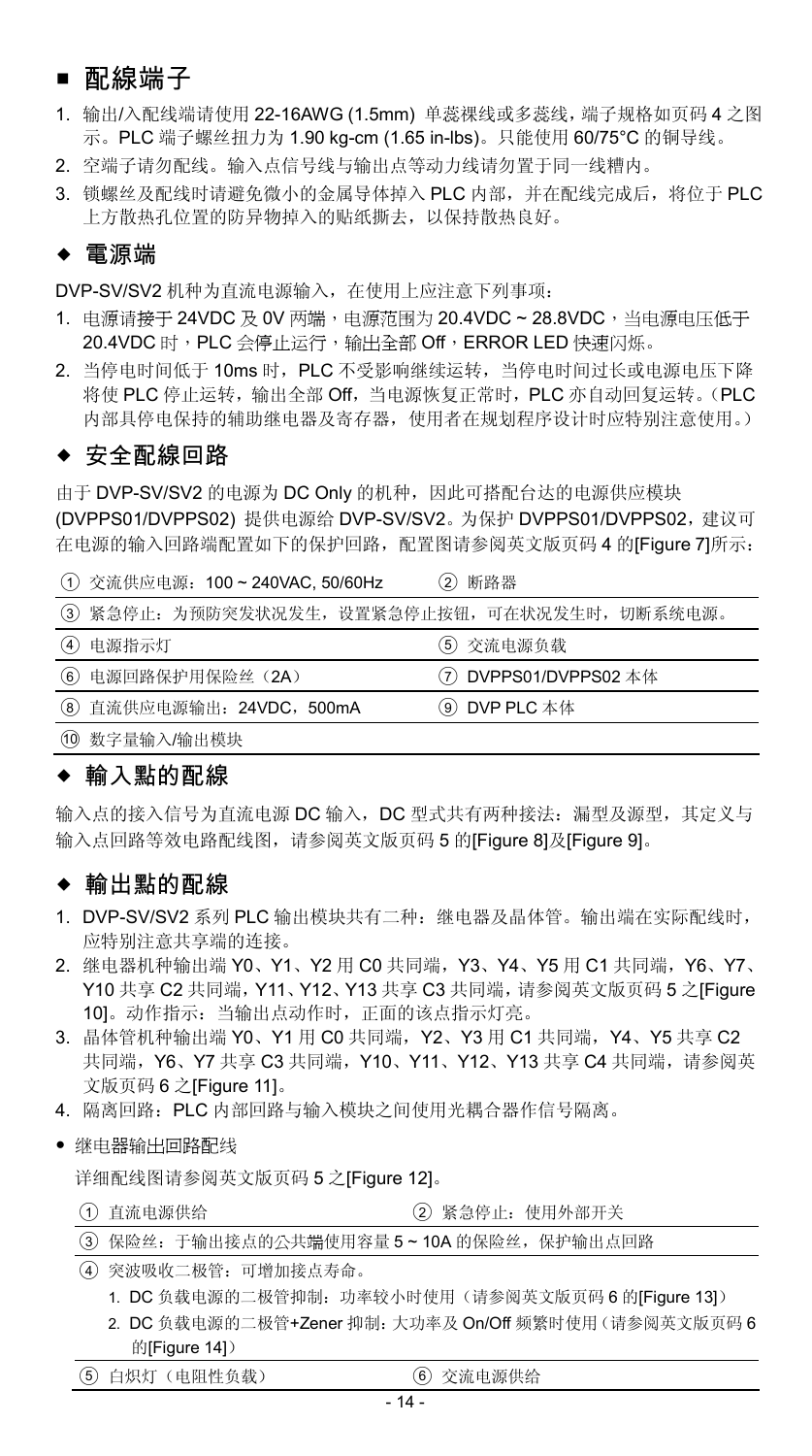- ○<sup>7</sup> 互斥输出:例如,将 Y3 与 Y4 用于控制对应马达的正转及反转,使外部电路形成互锁,配 合 PLC 内部程序,确保任何异常突发状况发生时,均有安全的保护措施。
- ○<sup>8</sup> 指示灯:氖灯
- ○<sup>9</sup> 突波吸收器:可减少交流负载上的干扰(请参阅英文版页码 6 的[Figure 15])
- y 晶体管输出回路配线



詳細配線圖請參閱英文版页码 6 之[Figure17]。

- (1) 直流供应电源 (2) 紧急停止 (3) 电路回路保护用保险丝
- ○<sup>4</sup> 因晶体管模块输出均为开集极输出 (Open Collector),若 Y0/Y1 设定为脉冲式输出,为确 保晶体管模块能够动作正常,其输出负载电阻,必须维持输出电流大于 0.1A。
	- 1. 二极管抑制: 功率较小时使用(请参阅英文版页码 7 的[Figure 18])
	- 2. 二极管+Zener 抑制:大功率及 On/Off 频繁时使用(请参阅英文版页码 7 的[Figure 19])
- ○<sup>5</sup> 互斥输出:例如,将 Y10 与 Y11 用于控制对应马达的正转及反转,使外部电路形成互锁, 配合 PLC 内部程序,确保任何异常突发状况发生时,均有安全的保护措施。

### 電池 BAT.LOW 指示燈

当电池电压过低使 BAT.LOW 指示灯将亮起时,请尽速更换电池以免使用者程序及停电保 持数据消失。在 24V 电源下电后,停电保持区域的数据皆存放于 SRAM 内存中,此时由 电池提供维持 SRAM 内资料的电源,故当电池损坏或无法充电时,其程序区与停电保持 区的数据将会消失。因此,若程序设计者需将程序区与 D 装置停电保持区做永久保存时, 请参照下述 Flash ROM 永久保持与回复机制。

- > 永久保持机制: 程序设计者可使用 WPLSoft 软件提供的设定选项("设定"--> "PLC<=>Flash")来指定程序区及 D 装置停电保持区的数据是否永久保持至 Flash ROM 内存中。每次指定后的数据将会覆盖掉前次存于 Flash ROM 内的所有数据。
- ¾ 回复机制:当电池电力不足(即电源下电前电池低电压灯亮),且电源下电达 1 分钟以 上时, 则 PLC 内部会在下次电源上电时, 自动将 Flash ROM 内的程序区与 D 装置停 电保持区的数据,全部回存至 SRAM 内存中。若使用者确认重新回复的程序可继续执 行,则只需再做一次下电与上电的动作,即可让 PLC 重新运行(RUN)。
- 1. DVP-SV/SV2 主机内部使用二次可充电式锂电池,主要用于主机内部停电保持区的程 序与数据保存。
- 2. 所使用的锂电池已于出厂前将电力充饱,其停电保持区的程序与数据保存可达 12 个 月,若 DVP-SV/SV2 主机超出 12 个月未上电使用,在正常消耗下锂电池电力将会不 足,并造成程序及数据丢失。
- 3. 锂电池的使用寿命比传统电池长,无需经常更换。使用者可随时为锂电池充电,而不 必担心电池的充电量下降。使用者亦无需完全耗尽锂电池的电量,就可为其重新充电。
- 4. 请注意出厂日期, 以 12 个月为期限或上电发现指示灯 BAT.LOW 持续亮起时, 则表示 锂电池电压不足且正在进行充电中,此时请让 DVP-SV/SV2 主机连续上电 24 小时以 上, 即可将锂电池电力充饱。当指示灯由持续亮转为「闪烁」(周期约为1秒),表示 锂电池已无法再继续充电,请及时正确处理程序与数据后,将 PLC 交回原厂更换电池。

### 萬年曆的精度(秒/月)

| 温度 (°C/°F)  | .1/32 |    | 55/131 |
|-------------|-------|----|--------|
| (秒)<br>最大定者 |       | 52 | $-132$ |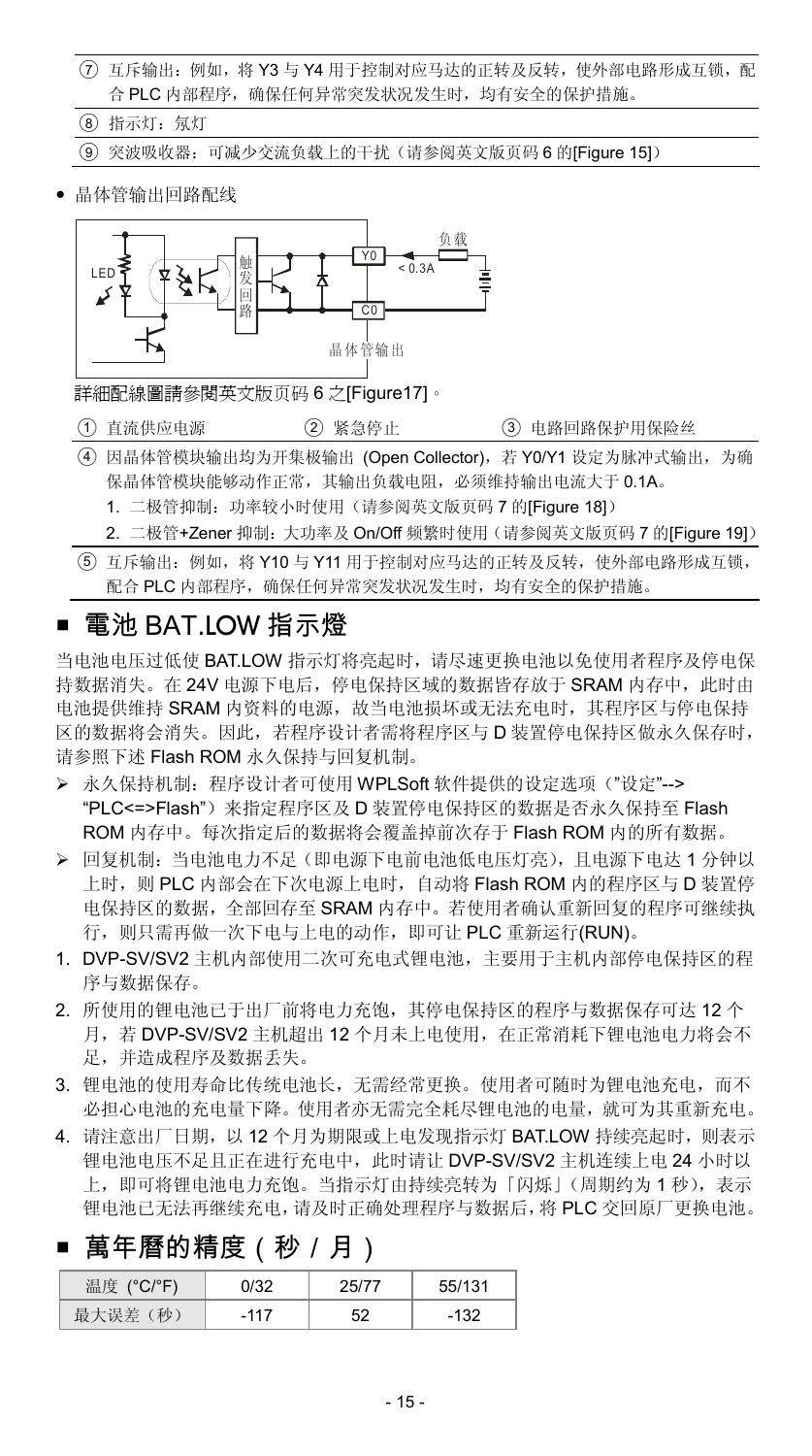Delta DVP-SV<sup>#1</sup>/SV2<sup>#1</sup> serisi ürünleri seçtiğiniz için teşekkürler. SV/SV2 serisi 28 nokta (16 giriş + 12 çıkış) bir PLC MPU'dur. 16k(SV)/30k(SV2) step program hafızası ile birçok komut desteği sağlar. Tüm modüler tip serisi ilave modülleri ile bağlantı destekler. (Digital I/O modülleri (max. 512 nokta), analog modüller (A/D, D/A çevrim ve sıcaklık ölçümü) ve tüm yüksek hızlı ilave modüller.). 4-grup yüksek-hızlı (200kHz) pulse çıkışı ve 2-eksen interpolasyon komutları ile tüm uygulamalara uygun çözümler sunar. DVP-SV/SV2 serisi küçük boyutlu olup kurulumu çok kolaydır.

Not #1: DVP28SV11R/T SV olarak temsil edilir ve DVP28SV11R2/T2 SV2 olarak temsil edilir.

- $\overline{\mathscr{A}}$  Bu bilgi dökümanı sadece ürünün elektriksel özellikleri, genel özellikleri, kurulumu ve bağlantısı ile ilgili açıklamalar sağlar. Komutlar ve programlama ile ilgili detaylı bilgi sahibi olmak için lütfen *"DVP-PLC Application Manual: Programming"* e bakınız. Opsiyonel çevre donanımları hakkında daha fazla bilgi sahibi olmak için, ilgili donanıma ait bilgi dökümanına bakabilir veya *"DVP-PLC Application Manual: Special Modules"* ü inceleyebilirsiniz.
- $\overline{A}$  DVP-SV/SV2 AÇIK TİP bir üründür. PLC toz, rutubet, elektrik şoku ve titreşimden uzak yerlerede muhafaza edilmelidir. Ayrıca kişisel ve/veya maddi zararları önlemek için ürüne yetkili olmayan kişilerin müdahale etmesini engeleleyecek koruyucu önlemler alınmalıdır. (Ürünün kurulduğu panoya kilit konulması…vb).
- $\chi$  Ürünün giriş/çıkış terminallerine kesinlikle AC power bağlamayınız, aksi halde ürün zarar görebilir. Ürüne enerji vermeden önce tüm bağlantıların doğru olduğunu kontrol ediniz. Elektromanyetik gürültüyü önlemek için PLC'nin düzgün topraklandığına emin olunuz . Enerji varken ürün terminallerine dokunmayınız.

# Ürün Görünüşü

Lütfen İngilizce (English) bölümde Şekil 1[Figure 1] ve Şekil 2 [Figure 2]'ye bakınız.

| Model<br>Madde         | DVP28SV11R                                                                                                                                                                                                                                                                    | <b>DVP28SV11R2</b>                                                   | DVP28SV11T | <b>DVP28SV11T2</b> |  |
|------------------------|-------------------------------------------------------------------------------------------------------------------------------------------------------------------------------------------------------------------------------------------------------------------------------|----------------------------------------------------------------------|------------|--------------------|--|
| Power supply voltaji   |                                                                                                                                                                                                                                                                               | 24VDC (-15% ~ 20%) (DC power giris ters bağlantı (polarite) koruması |            |                    |  |
| Sizinti Akimi          | Max. 2.2A@24VDC                                                                                                                                                                                                                                                               |                                                                      |            |                    |  |
| Sigorta Kapasitesi     | 2.5A/30VDC, Polyswitch                                                                                                                                                                                                                                                        |                                                                      |            |                    |  |
| Güç Tüketimi           | 6W                                                                                                                                                                                                                                                                            |                                                                      |            |                    |  |
| Izolasyon direnci      |                                                                                                                                                                                                                                                                               | > 5MΩ (Tüm I/O nokta-ground: 500VDC)                                 |            |                    |  |
| Ses Bağışıklığı        | ESD (IEC 61131-2, IEC 61000-4-2): 8kV Hava Desarj<br>EFT (IEC 61131-2, IEC 61000-4-4): Güç Hattı: 2kV, Dijital I/O: 1kV, Analog &<br>Haberleşme I/O: 1kV<br>Sönümlü-Salınımlı Dalga: Güç Hattı: 1kV, Dijital I/O: 1kV<br>RS (IEC 61131-2, IEC 61000-4-3): 26MHz ~ 1GHz, 10V/m |                                                                      |            |                    |  |
| Topraklama             | Topraklama kablosunun kesiti power terminal kablosunun kesitinden küçük<br>olmamalıdır. (Birçok PLC aynı anda kullanılacağı zaman, lütfen her bir<br>PLC'nin düzgün topraklandığından emin olunuz.)                                                                           |                                                                      |            |                    |  |
| Calışma / Saklama      | Calisma: 0°C ~ 55°C (sicaklik); 50 ~ 95% (rutubet); kirlenme derece 2<br>Saklama: -25°C ~ 70°C (sicaklik); 5 ~ 95% (rutubet)                                                                                                                                                  |                                                                      |            |                    |  |
| Acente Onayları        | <b>UI 508</b><br>Avrupa Topluluğu EMC Directive 89/336/EEC ve Low Voltage Directive<br>73/23/FFC                                                                                                                                                                              |                                                                      |            |                    |  |
| Titresim / Sok direnci | Uluslararası standartlar: IEC61131-2, IEC 68-2-6 (TEST Fc)/IEC61131-2 &<br>IEC 68-2-27 (TEST Ea)                                                                                                                                                                              |                                                                      |            |                    |  |
| Ağırlık (g)            | 260                                                                                                                                                                                                                                                                           | 260                                                                  | 240        | 240                |  |

### Elektriksel Özellikler

| Girisler             |                      |                                                                                   |                             |                 |  |  |  |
|----------------------|----------------------|-----------------------------------------------------------------------------------|-----------------------------|-----------------|--|--|--|
|                      | Özellik              |                                                                                   | 24VDC tek ortak port girişi |                 |  |  |  |
| Madde                |                      | 200kHz<br>20kHz<br>10kHz                                                          |                             |                 |  |  |  |
| Giris No.            |                      | X6, X7, X12, X13, X16,<br>X10, X11, X14, X15<br>X0, X1, X4, X5<br>X <sub>17</sub> |                             |                 |  |  |  |
| Giriş voltajı (±10%) |                      | 24VDC, 5mA                                                                        |                             |                 |  |  |  |
| Giris empedansı      |                      | $4.7k\Omega$                                                                      | $4.7k\Omega$                |                 |  |  |  |
| Aktif seviye         | $Off \rightarrow On$ | $>$ 4mA (16.5V)                                                                   | > 6mA(18.5V)                | $>$ 4mA (16.5V) |  |  |  |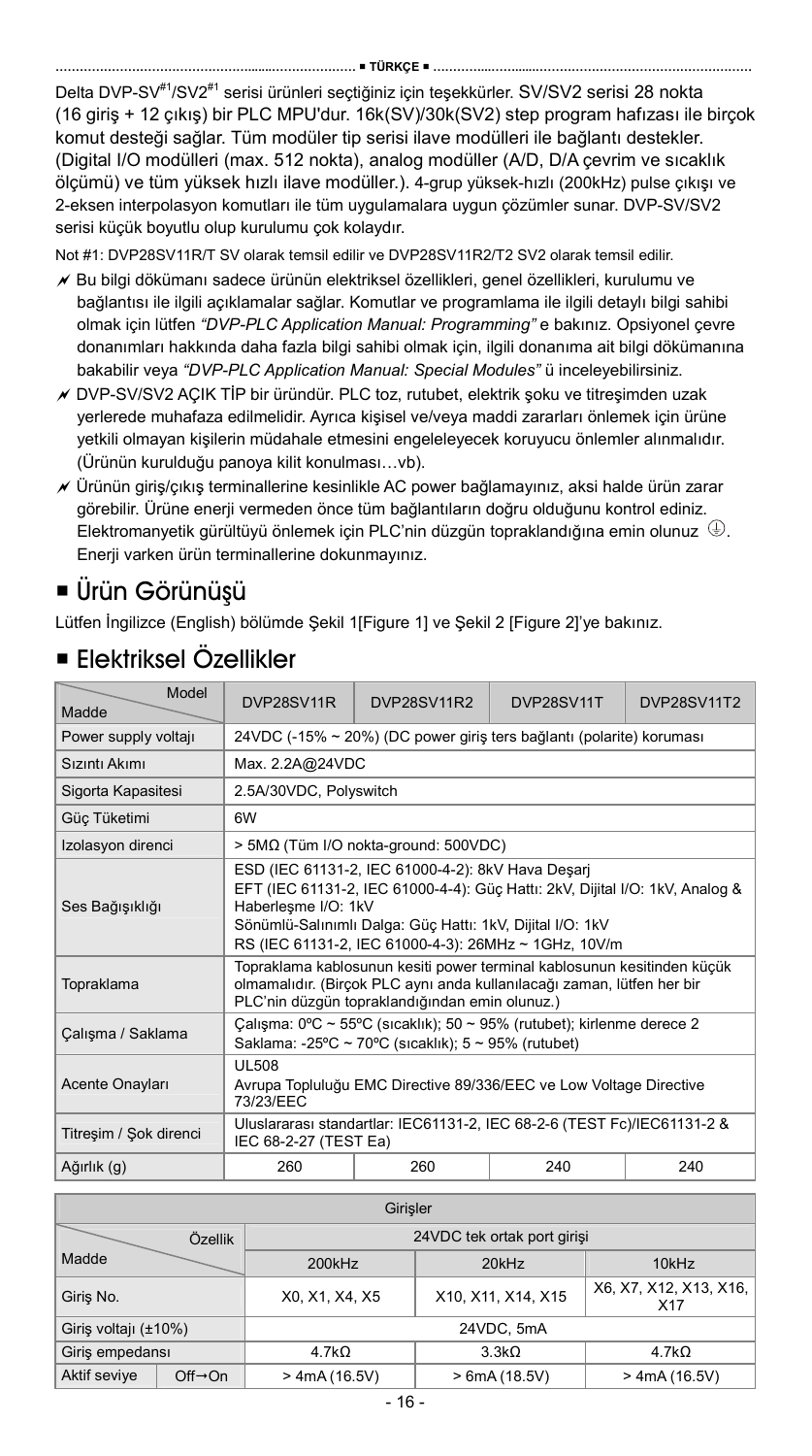| Girisler                                                                        |                              |                             |                    |                   |  |  |  |
|---------------------------------------------------------------------------------|------------------------------|-----------------------------|--------------------|-------------------|--|--|--|
|                                                                                 | Özellik                      | 24VDC tek ortak port girişi |                    |                   |  |  |  |
| Madde                                                                           |                              | 200kHz                      | 20kHz              |                   |  |  |  |
|                                                                                 | $On \rightarrow \bigcirc ff$ | < 1.5mA(8V)                 | < 2.2mA(8V)        | < 1.5mA(8V)       |  |  |  |
| Cevap                                                                           | $Off \rightarrow On$         | < 150ns                     | $<$ 3.5 $us$       | < 8 <sub>US</sub> |  |  |  |
| Zamanı                                                                          | $On \rightarrow$ Off         | $<$ 3 $\mu$ s               | < 60 <sub>US</sub> |                   |  |  |  |
| D1020, D1021'den 10 ~ 60ms arası ayarlanabilir (Default: 10ms)<br>Filtre zamanı |                              |                             |                    |                   |  |  |  |

| Cıkışlar         |                              |                            |                                                                                                                                        |                   |                             |  |  |
|------------------|------------------------------|----------------------------|----------------------------------------------------------------------------------------------------------------------------------------|-------------------|-----------------------------|--|--|
| Özellik          |                              | Röle                       |                                                                                                                                        | Transistör        |                             |  |  |
| Madde            |                              |                            | Yüksek-hız                                                                                                                             |                   | Düşük-hız                   |  |  |
| Cikis No.        |                              | $Y0 \sim Y7. Y10 \sim Y13$ | Y5. Y7. Y10~<br>$Y0 - Y4. Y6$<br>Y <sub>13</sub>                                                                                       |                   | $Y14 - Y17$ .<br>$Y20 - 11$ |  |  |
| Maksimum frekans |                              | 1H <sub>7</sub>            | 200kHz                                                                                                                                 | 10kHz             | 1kHz                        |  |  |
| Calışma Voltajı  |                              | 250VAC, < 30VDC            | 30VDC                                                                                                                                  |                   |                             |  |  |
| Maksimum         | Resistif                     | 1.5A/1 nokta (5A/COM)      | 0.3A/1 nokta @ 40°C'de; Y0, Y1, Y10 ve Y11<br>çıkışları yüksek-hızlı pulse çıkışı olarak<br>kullanıldığında, Y0, Y1, Y10 ve Y11 = 30mA |                   |                             |  |  |
| yük              | Fndüktif                     | E2                         | 9W (30VDC)                                                                                                                             |                   |                             |  |  |
|                  | I amba                       | 20WDC/100WAC               | 1.5W (30VDC)                                                                                                                           |                   |                             |  |  |
| Cevap            | $Off \rightarrow On$         | Yaklaşık 10ms              | $0.2µ$ s                                                                                                                               | 20 <sub>µ</sub> s | $<$ 100 $\mu$ s             |  |  |
| <b>Zamanı</b>    | $On \rightarrow \bigcirc ff$ |                            | $0.2u$ s                                                                                                                               | $30u$ s           | $<$ 100 $us$                |  |  |

#1: Her bir modelin maksimum X/Y numaralansırması için lütfen "I/O Terminal Layout" bölümüne bakınız. #2: Yaşam Eğrisi (Lütfen İngilizce (English) bölümde Şekil 3 [Figure 3]'e bakınız).

### ■ I/O Konfigurasyon

| Model                     | Power | Giris        |                   | Cikis        |                   | I/O konfigurasyon      |                        |
|---------------------------|-------|--------------|-------------------|--------------|-------------------|------------------------|------------------------|
|                           |       | <b>Nokta</b> | Tio               | <b>Nokta</b> | Tip               | Röle                   | Transistör             |
| DVP28SV11R<br>DVP28SV11R2 |       | 16           | DC.<br>(Sink veya | 12           | Röle              | Ingilizce<br>(English) | Ingilizce<br>(English) |
| DVP28SV11T<br>DVP28SV11T2 | 24VDC | Source)      |                   | Transistör   | bölüme<br>bakınız | bölüme<br>bakınız      |                        |

### Kurulum

Lütfen İngilizce (English) bölümde Şekil 4 [Figure 4]'e bakınız.

Isı dağılımının sağlanabilmesi için lütfen ürünün çevresinde İngilizce (English) bölümde Şekil 5 [Figure 5]'de gösterilen gerekli boşluğun bırakıldığına emin olunuz.

y **Doğrudan Montaj:** Lütfen ürünün ölçülerine uygun M4 vida kullanınız.

y **DIN Ray Montaj:** PLC 35 mm DIN rayına monte edileceği zaman, ürünün ray üzerinde hareket ederek bağlantıların zarar görmesini önlemek için sabitleyici klipsler kullanılması önerilir. PLC'yi DIN Rayına sabitlemek için alt tarafında bulunan sabitleyici klips aşağı doğru açılır ürün raya yerleştirilir daha sonra klips yukarı doğru geri bastırılır. PLC'yi DIN rayından çıkarmak içinde ince bir tornavida yardımıyla sabitleyici klips aşağı doğru bastırılır ve ürün geriye doğru çekilir. İngilizce (English) bölümde Şekil 6 [Figure 6]'yı inceleyiniz.

### Bağlantı

1. I/O terminal bağlantısı için 22-16AWG (1.5mm) tek veya çok damarlı kablo kullanınız. Kablo özellikleri için sağdaki şekle bakınız. PLC terminal vidaları 1.90 kg-cm (1.65 in-lbs) oranında sıkılmalı ve bağlantıda sadece 60/75ºC bakır iletken kullanılmalıdır.



- 2. Boş terminallere bağlantı yapmayınız. Power kabloları ile I/O sinyal kablolarını aynı kablo bloğundan geçirmeyiniz.
- 3. PLC bağlantıları yaparken ürünün içine küçük metal parçacıklar düşürmeyiniz. PLC'de ısı dağılımının sağlanabilmesi için kablo bağlantılarını tamamladıktan sonra havalandırma deliklerini kapatan koruyucu etiketleri sökünüz.
- Güç Kaynağı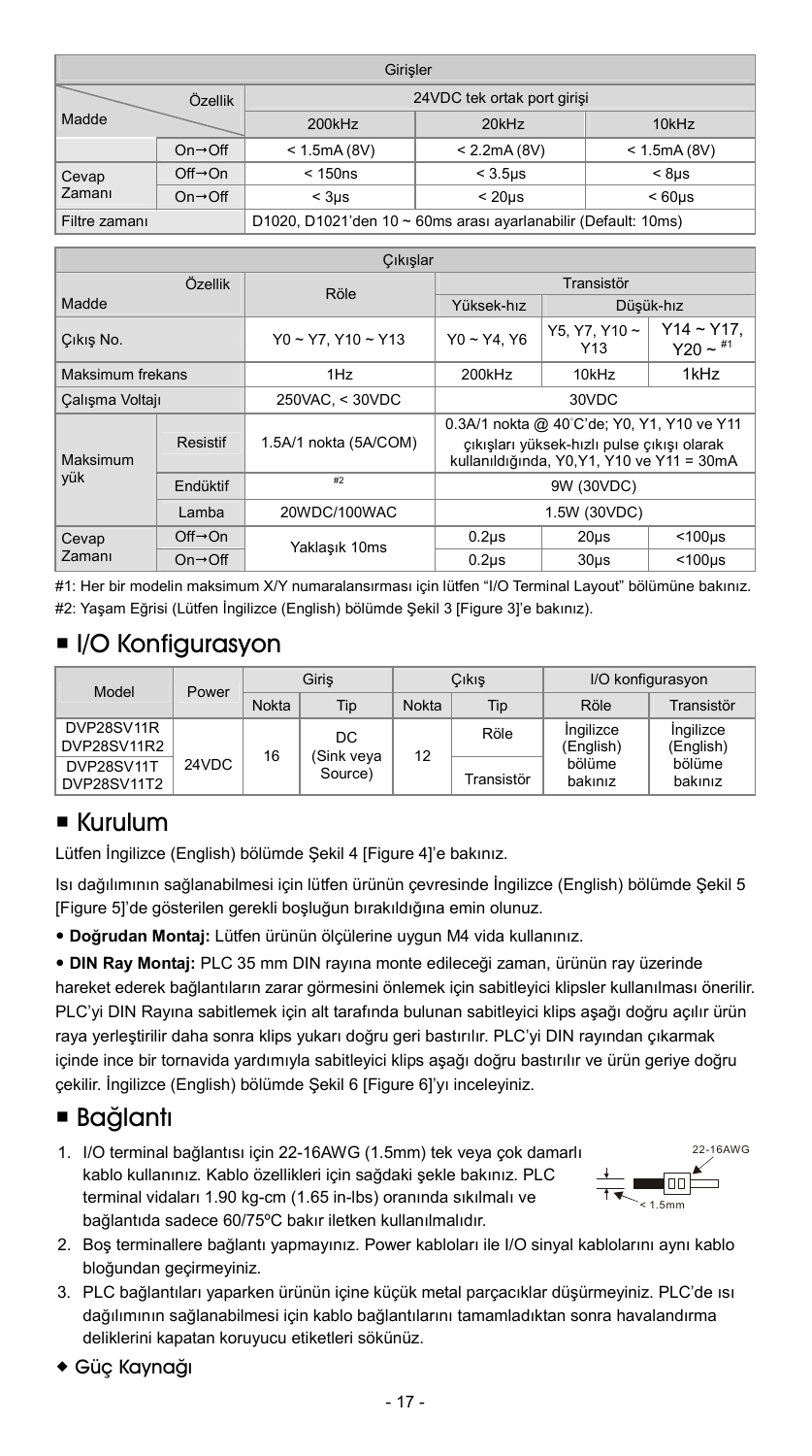DVP-SV/SV2 serisi ürünlerin enerji besleme girişi DC'dir. DVP-SV/SV2 serisi ürünler kullanılacağı zaman aşağıdaki noktalara dikkat ediniz:

- 1. Güç kaynağı PLC'nin 24VDC ve 0V terminallerine bağlanır. Besleme aralığı 20.4 ~ 28.8V DC'dir. Eğer besleme voltajı 20.4VDC'den az ise, PLC çalışmasını durdurur, tüm çıkışları "Off" olur ve ERROR indikatör sürekli flash yapar.
- 2. 10 ms'den daha kısa süreli enerji kesintisi durumunda PLC'nin çalışması etkilenmez. Eğer enerji kesintisi veya voltaj düşme süresi daha uzun ise PLC'nin çalışması durur ve tüm çıkışlar OFF olur. PLC belemesi normal seviyeye geldiğinde PLC otomatik olarak çalışmasına geri döner. (PLC program yazılacağı zaman kalıcı yardımcı röle ve registerlerin kullanımına dikkat ediniz).

#### Güvenli Bağlantı

DVP-SV/SV2 serisi PLC ürünleri DC beslemeli olup, Delta'nın güç kaynağı ürünleri olan (DVPPS01/DVPPS02), DVP-SV/SV2 PLC'lerin beslemesi için çok elverişlidir. DVPPS01 veya DVPPS02 ürünlerini korumak için kullanıcıların koruyucu devre kullanması önerilir. İngilizce (English) bölümde Şekil 7 [Figure 7]'ye bakınız.

| Φ             | AC güç kaynağı:100 ~ 240VAC, 50/60Hz                                              | Ø   | Devre Kesici                  |
|---------------|-----------------------------------------------------------------------------------|-----|-------------------------------|
| จ             | Acil Stop: Acil bir durum meydana geldiğinde bu buton sistemin beslemesini keser. |     |                               |
| @             | Power indikatör                                                                   | (5) | AC güç kaynağı yük            |
| $\circledast$ | Güç kaynağı devre koruma sigortası (2A)                                           |     | DVPPS01/DVPPS02               |
| $\circledR$   | DC güç kaynağı çıkış: 24VDC, 500mA                                                | ⊚   | DVP-PLC (Ana islemci ünitesi) |
| ഌ             | Digital I/O modül                                                                 |     |                               |

#### Giriş Bağlantısı

2 çeşit DC giriş bağlantısı vardır, SINK ve SOURCE. (Aşağıdaki örneğe bakınız. Detaylı konfigürasyon için, her bir modelin özelliklerini inceleyiniz.)

#### y **DC Sinyal IN – SINK mod**

Giriş bağlantı eşdeğer devresi (İngilizce (English) bölümde Şekil 8 [Figure 8]'e bakınız.)

#### y **DC Sinyal IN – SOURCE mod**

Giriş bağlantı eşdeğer devresi (İngilizce (English) bölümde Şekil 9 [Figure 9]'e bakınız.)

#### Çıkış Bağlantısı

- 1. DVP-SV/SV2 serisi ürünlerde röle ve transistor olmak üzere 2 tip çıkış modülü vardır. Çıkış bağlantılarını yaparken ortak terminallerin kullanımına dikkat ediniz.
- 2. Röle çıkış tip PLC'lerde İngilizce (English) bölümde Şekil 10 [Figure 10]'da görüldüğü gibi Y0, Y1 ve Y2 çıkış terminalleri C0 ortak terminalini; Y3, Y4 ve Y5 C1 ortak terminalini; Y6, Y7 ve Y10 C2 ortak terminalini; Y11, Y12 ve Y13 ise C3 ortak terminalini kullanır.
- 3. Çıkışlar aktif olduğu zaman, ön panelde bu çıkışlara karşılık gelen indikatörler ON olur.
- 4. Transistor çıkış tip PLC'lerde İngilizce (English) bölümde Şekil 11 [Figure 11]'de görüldüğü gibi Y0, ve Y1 C0 ortak terminalini; Y2, ve Y3 C1 ortak terminalini; Y4 ve Y5 C2 ortak terminalini; Y6 ve Y7 C3 ortak terminalini; Y10, Y11, Y12 ve Y13 ise C4 ortak terminalini kullanır.
- 5. Izolasyon devresi: PLC ve giriş modülleri devreleri arasında sinyal izolasyonu için optokuplör kullanılır.
- y **Röle (R) çıkış devre bağlantısı** (İngilizce (English) bölümde Şekil 12 [Figure 12]'ye bakınız.)

| 1 DC güç kaynağı                                                                                                 | 2 Acil stop: Harici anahtar kullanır |
|------------------------------------------------------------------------------------------------------------------|--------------------------------------|
| 3) Sigorta: Cıkış devrelerini korumak için çıkış kontaklarının ortak terminallerinde 5~10A sigorta<br>kullanılır |                                      |

- 
- 4 Ani voltaj bastırma (SB360 3A 60V): Kontak ömrünü uzatır.
	- 1. DC yük diyot bastırma: Küçük güçlerde kullanılır (İngilizce (English) bölümde Şekil13 [Figure 13]'e bakınız.)
	- 2. DC yük Diyot + Zener bastırma: Büyük güç ve sık On/Off durumunda kullanılır. (İngilizce (English) bölümde Şekil13 [Figure 13]'e bakınız.)

|  | 5 Akkor lamba (rezistif yük) | 6 AC güç kaynağı |
|--|------------------------------|------------------|
|--|------------------------------|------------------|

7 Manual tek çıkış: Örneğin, Y3 ve Y4 çıkışları motorun ileri ve geri hareketini kontrol etsin, beklenmeyen bir hatanın oluşmasını daha güçlü önlemek için PLC'nin dahili programından başka çıkışlar harici olarak birbirlerin önüne bağlanabilir.